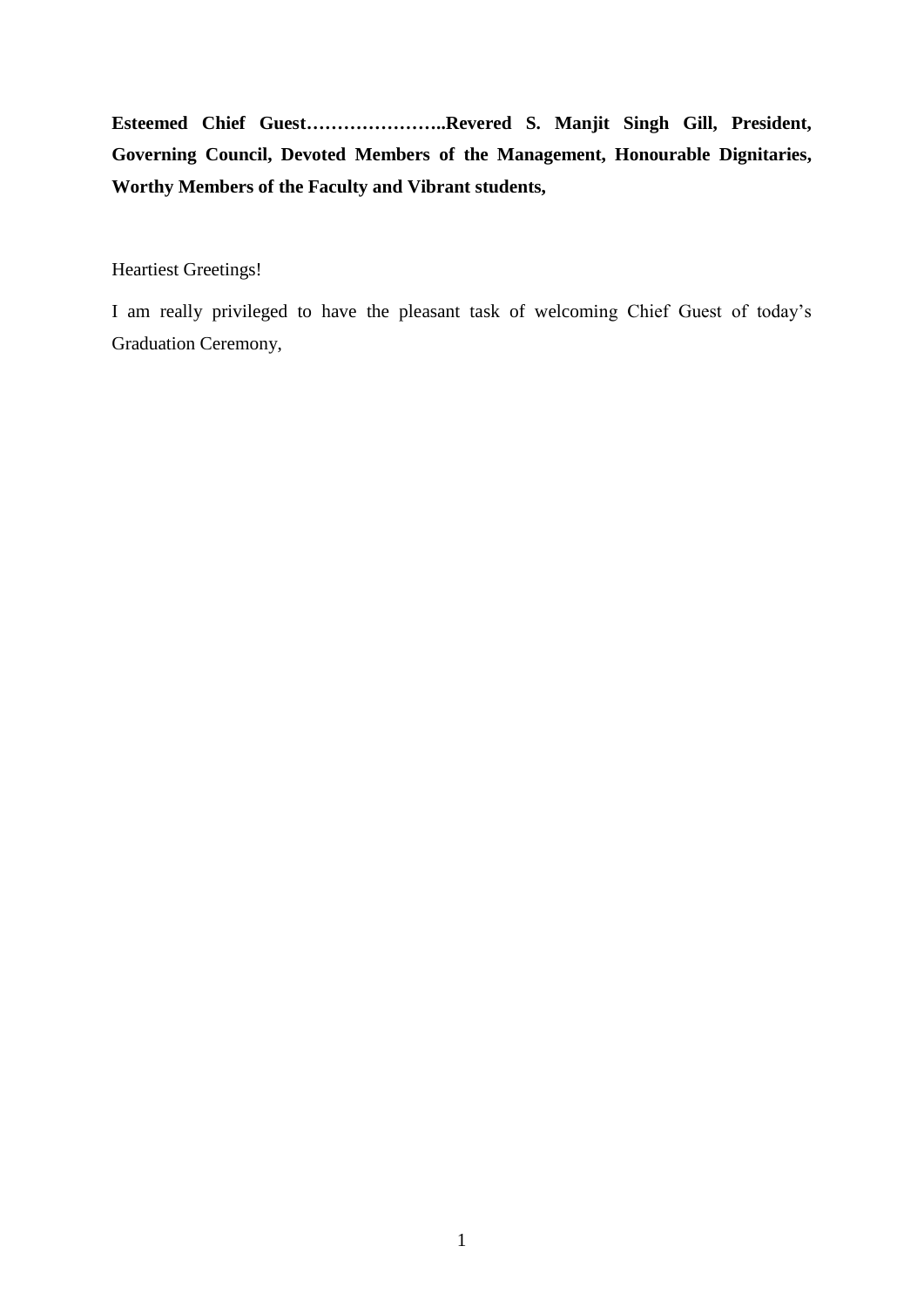#### **INTRODUCTION**

Founded in 1921, G.H.G. Khalsa College of Education has a proud heritage of excellence and innovation.This prestigious institute is blessed as it stands in the name of the Sixth **Guru HarGobind Sahib Ji,** who donned the swords of Miri-Piri that symbolize spiritual and temporal authority. The story of its growth from a small institution in the preindependence India to a well established 'Seat of Learning' of the present times is a saga of dedication, conviction and vision of Late NihangShamsher Singh who worked against all odds and saw it growing step by step. This pious place was converted into GurmukhiPathshala in 1921 which he preferred to call a college. The Pathshala flourished into a High School by the year 1928 and with his untiring efforts an intermediate college was started in 1948 which became a degree college later on.

It was in the year 1955 that the present G.H.G Khalsa College of Educationcame into being and the herculean task of training the 'Nation Builders' was started with the establishment of B.T and a sanctioned strength of 100 seats. The College attained the stature of post-graduate institution with the inclusion of M.Ed. in 1982.

At present, the college has strength of200 seats for B.Ed. and 35 for M.Ed.course**.** It is permanently affiliated to Panjab University, Chandigarh, is recognized by the N.C.T.E and has been accredited with **Grade 'A'** (i.e. Very Good College) by NAAC i.e. National Assessment and Accreditation Council, Bangalore an autonomous body of U.G.C, Govt. of India consecutively for two accreditation cycles (CGPA-3.04 in cycle –I and CGPA-3.30 in cycle -II)

The college has contributed a lot to this area by producing thousands of professionally qualified male and female teachers. The college motto **"Man Neevan, Mat Uchi"** clearly reflects its goals and mission. The main aim of the college is to produce well-informed, skilled and effective teachers for secondary schools and Colleges of Education. Besides **producing 'teachers' for Secondary Schools,** and **'lecturers' for Colleges of Education**, we are also producing **'Principals' for Colleges of Education**. It is interesting to note that 15 Colleges of Education in Punjab have Principals from this college. Now, this college is also known as**"NURSERY OF PRINCIPALS".**

Research and Teaching mesh together seamlessly - one is incomplete without the other. Keeping this in mind, research activities are given due importance in our college.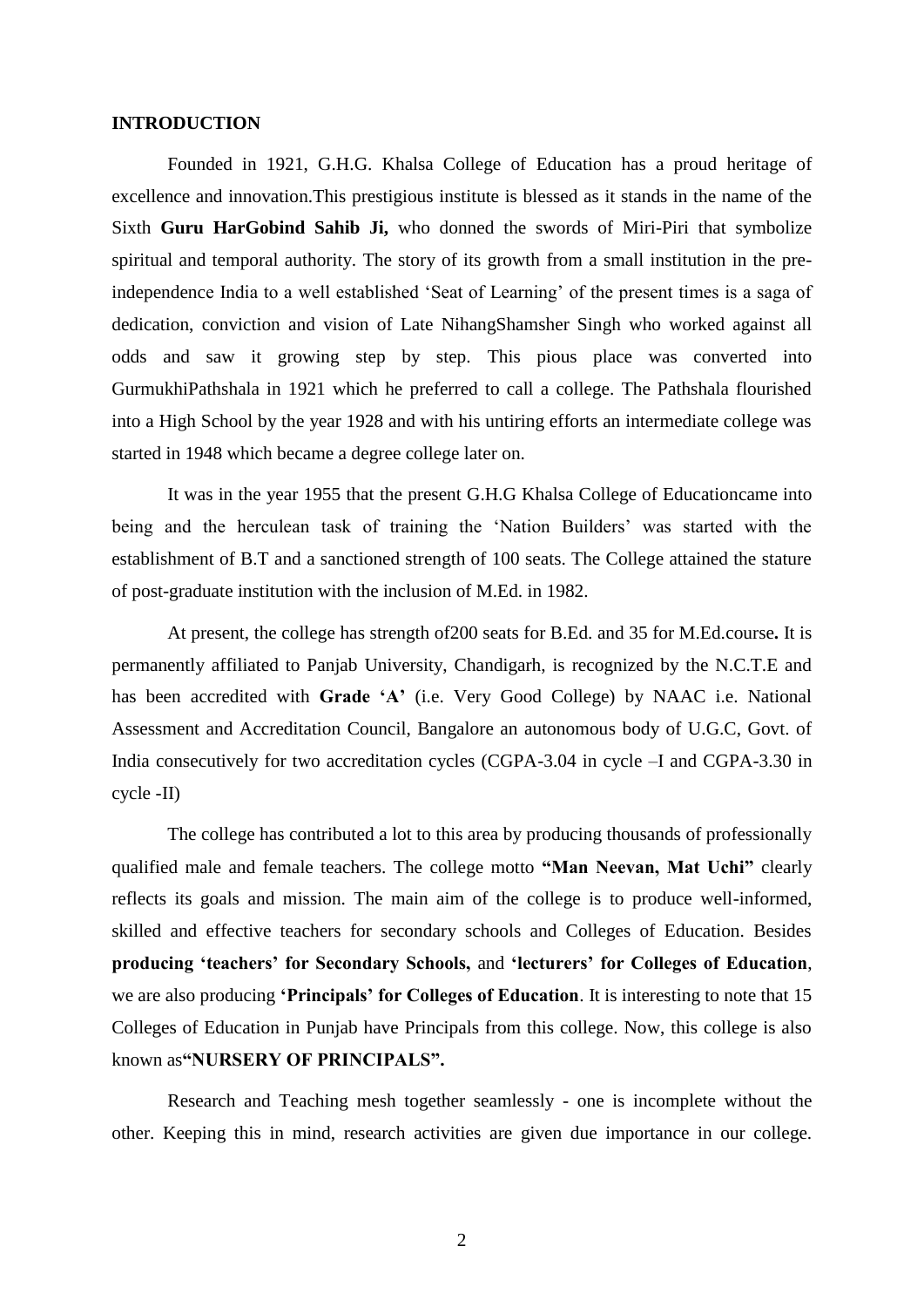Majority of our staff members are guiding research work at Doctorate and Post graduate level and are engrossed in academic activities of high esteem.

The college is an institutional member of Council for Teacher Education(CTE) and life member of All India Association of Educational Research(AIAER).

Envisioning a global society, the college curriculum is imbued with a distinct international perspective, with this farsighted vision the college has achieved many milestones and has made a significant standing at National and International levels.

We encourage our prospective teachers to keep themselves abreast with changes taking place across the globe and prepare themselves for global citizenship.

#### **UNIVERSITY RESULTS**

The college students have always been meritorious in Panjab University Annual Examinations. The conscientious efforts of the students, the expertise of the faculty and Principal and dedication of Management to the cause of rural education was reflected in the excellent results.

#### **Panjab University M.Ed. Results Session 2015-17**

In the Panjab University M.Ed examinations Session 2015-17,ParamveerKaur got the ninth position in the university. Out of 28 students who appeared in the examination, 22 students scored above 70% marks.

| <b>Name</b>    | <b>College</b><br>Roll No. | University<br><b>Position</b> | <b>College</b><br><b>Position</b> | Percentage<br><b>Marks</b> |
|----------------|----------------------------|-------------------------------|-----------------------------------|----------------------------|
| Paramveer Kaur | 505                        | q <sup>th</sup>               | First                             | 83.25                      |
| HarpreetKaur   | 508                        |                               | Second                            | 81.20                      |
| KaramjitKaur   | 513                        |                               | Third                             | 80.30                      |

#### **The top three scorers of the college were:**

#### **Panjab University M.Ed. Results Session 2016-18 (Semester -I)**

In the Panjab University M.Ed examinations semester I of Session 2016- 18.NavneetKaur got the first position and MandeepKaur got the sixth position in the university. Out of 10 students who appeared in the examination, 6 students scored above 70% marks.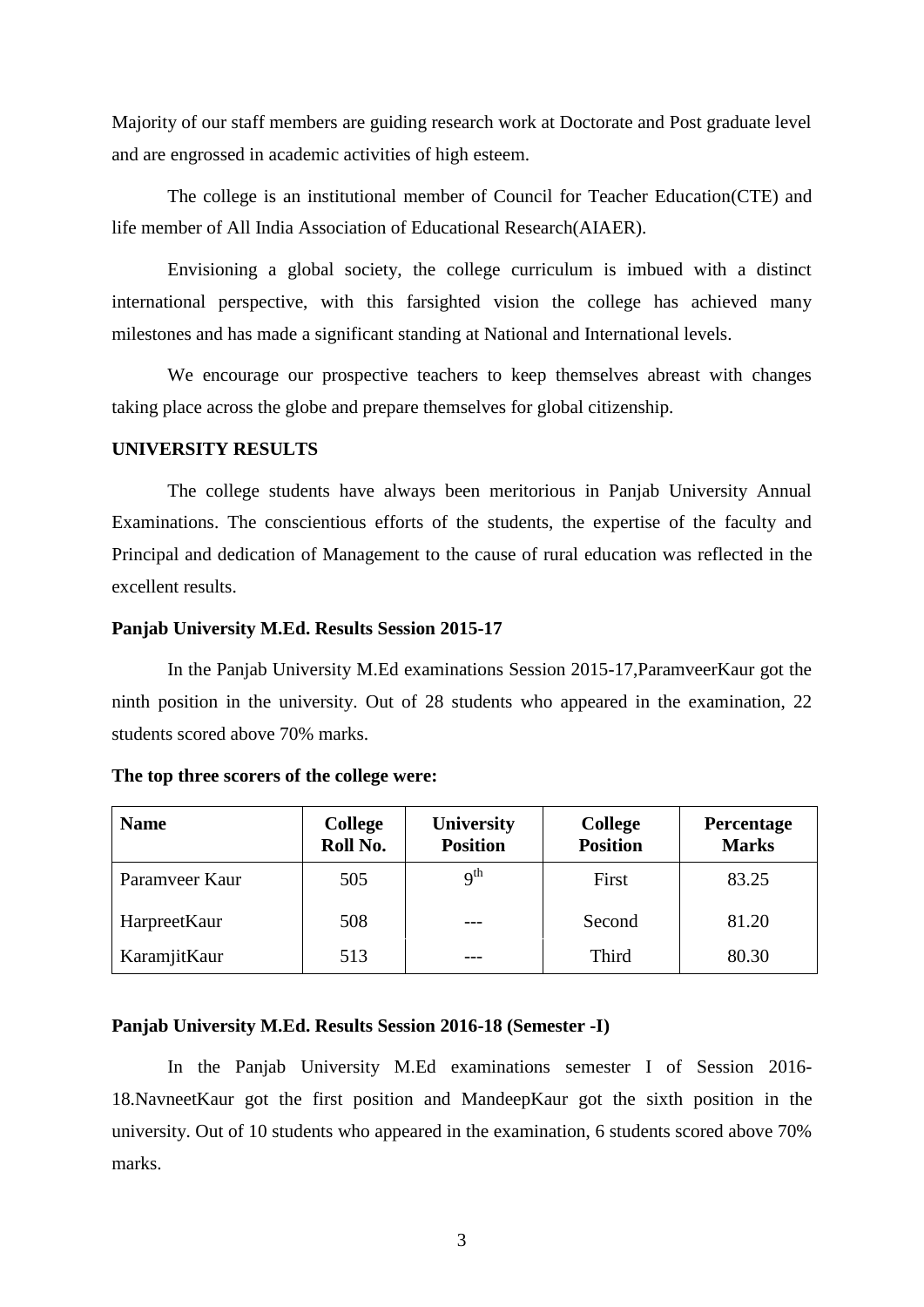### **The top three scorers of the college were:**

| <b>Name</b> | <b>College</b><br>Roll No. | <b>University</b><br><b>Position</b> | <b>College</b><br><b>Position</b> | Percentage<br><b>Marks</b> |
|-------------|----------------------------|--------------------------------------|-----------------------------------|----------------------------|
| NavneetKaur | 605                        | First                                | First                             | 82.47                      |
| MandeepKaur | 604                        | Sixth                                | Second                            | 77.71                      |
| RanjitKaur  | 602                        |                                      | Third                             | 74.28                      |

## **Panjab University M.Ed. Results Session 2016-18 (Semester -II)**

In the Panjab University M.Ed examinations semester – II of session 2016- 18.NavneetKaur got the first position and MandeepKaur got the third position in the university. Out of 9 students who appeared in the examination, 5 students scored above 70% marks.

### **The top three scorers of the college were:**

| <b>Name</b>  | <b>College</b><br>Roll No. | University<br><b>Position</b> | <b>College</b><br><b>Position</b> | Percentage<br><b>Marks</b> |
|--------------|----------------------------|-------------------------------|-----------------------------------|----------------------------|
| NavneetKaur  | 605                        | First                         | First                             | 84.1                       |
| MandeepKaur  | 604                        | Third                         | Second                            | 80.2                       |
| ManinderKaur | 603                        |                               | Third                             | 76.4                       |

### **Panjab University B.Ed. Results Session 2015-17**

In the Panjab University B.Ed. examinations session 2015-17, students showed excellent results. A total of 123 students appeared for the final B.Ed. examinations ofSem IV and all passed with the first division. 68 students passed with more than 70%.

### **The top three scorers of the college were:**

| <b>Name</b>         | <b>University Roll</b><br>No. | <b>College Position</b> | Marks $(\% )$ |
|---------------------|-------------------------------|-------------------------|---------------|
| HarmanjotKaurGrewal | 15054654                      | First                   | 79.56         |
| Isha Rani           | 15054664                      | Second                  | 79.44%        |
| Mandeep Mann        | 15054690                      | Third                   | 79.25%        |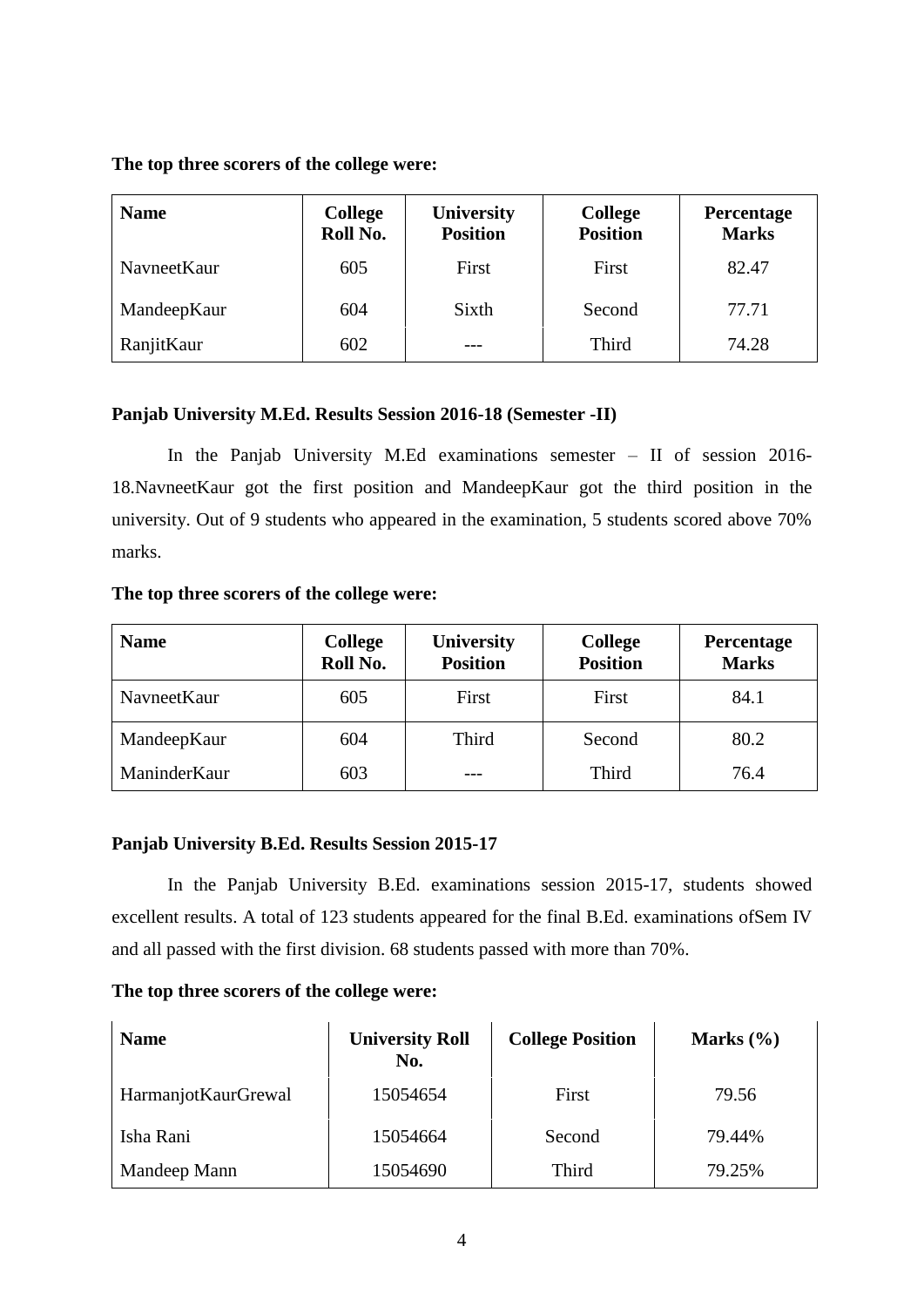#### **Panjab University B.Ed. Results Session 2016-18 (Semester -I)**

In the Panjab University B.Ed. examinations semester –I, session 2016-18, a total of 98 students appeared for the final B.Ed. examinations out of which 14 students passed with more than 70% marks.

**The top three scorers of the college were:** 

| <b>Name</b>       | <b>College Roll No.</b> | <b>College Position</b> | Marks $(\% )$ |
|-------------------|-------------------------|-------------------------|---------------|
| <b>JyotiVerma</b> | 256                     | First                   | 79.11         |
| HarmandeepKaur    | 227                     | Second                  | 77.33         |
| AmandeepKaur      | 228                     | Third                   | 75.33         |

### **Panjab University B.Ed. Results Session 2016-18 (Semester -II)**

In the Panjab University B.Ed. examinations semester –II, session 2016-18, a total of 97 students appeared for the final B.Ed. exams out of which 27 students passed with more than 70% marks.

**The top three scorers of the college were:** 

| <b>Name</b>    | <b>College Roll No.</b> | <b>College Position</b> | Marks $(\% )$ |
|----------------|-------------------------|-------------------------|---------------|
| Jyoti Verma    | 256                     | First                   | 79.16         |
| HarmandeepKaur | 227                     | Second                  | 78.95         |
| ParveenKaur    | 284                     | Third                   | 76.00         |

### **COMMENCEMENT OF THE NEW SESSION**

The new session (2017-18) of B.Ed. and M.Ed Class commenced from July 17, 2017for the students of M.Ed and B.Ed second year while for the M.Ed and B.Edfirst year the classes began from August 10, 2017.

### **Visit to Historical Gurudwara**

A visit to the Historical GurudwaraChevinPatshahi on September 14, 2017 was arranged to seek the blessings of Almighty, which is a holy tradition of the college before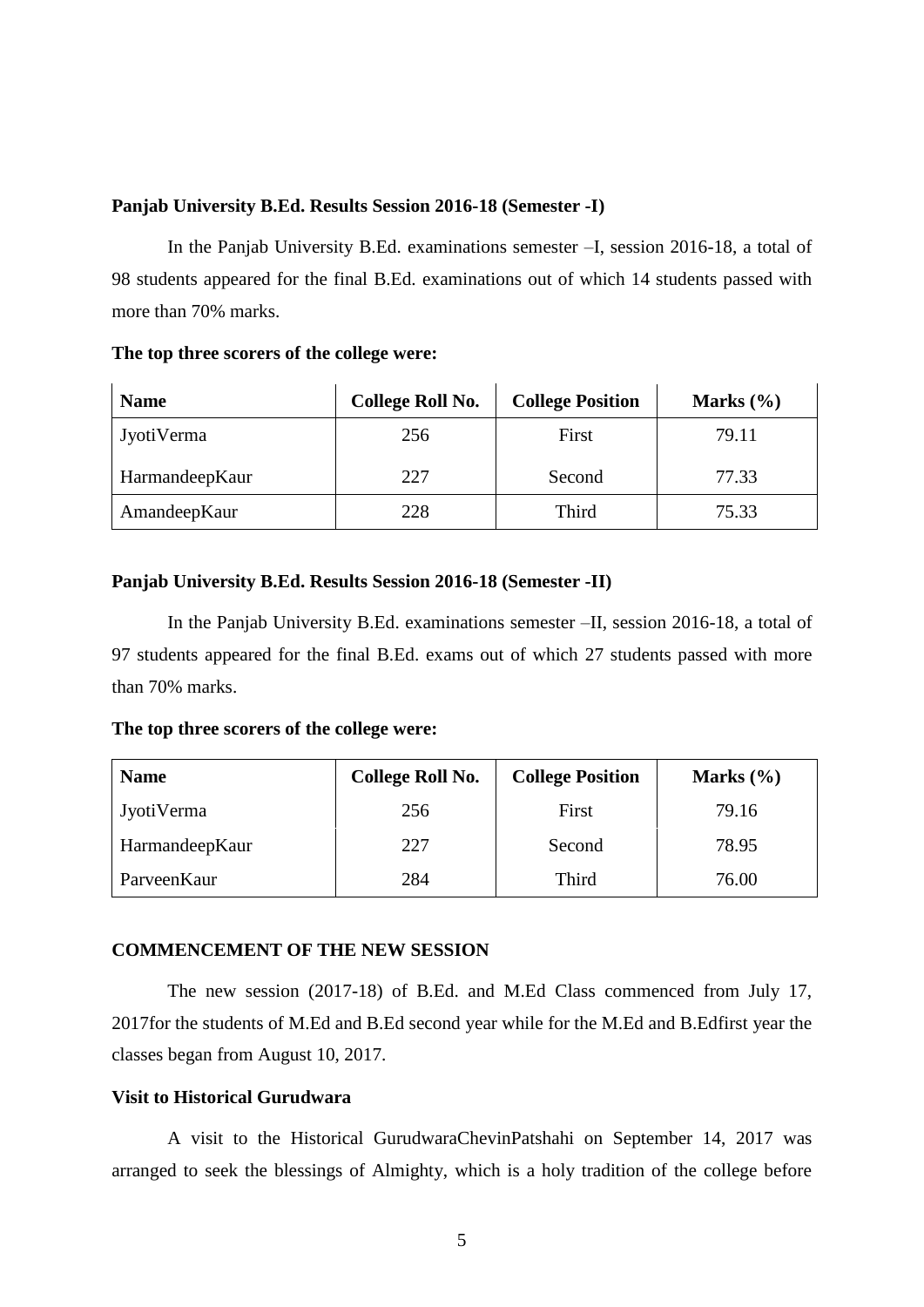commencing the new session. All the B.Ed andM.Ed students and members of the faculty paid their obeisance at the Gurudwaraafter which Guru KaLangar was organised.

### **REACCREDITATION BY NAAC-CYCLE-II**

### **The college awarded Grade "A"**

Repeating the history once again the college was awarded "A" grade and a Cumulative Grade Point Average (CGPA) of 3.30 out of 4 in the second accreditation cycle by National Assessment and Accreditation Council (NAAC). The peer team NAAC had visited the college for the second time on September 25-26, 2017 and gave an excellent feedback to the college and called it a "Blessed Institution". The team comprised of the following members:

| Name of the Member of NAAC Peer Team                                                                  | <b>Designation</b> |
|-------------------------------------------------------------------------------------------------------|--------------------|
| Prof. E. Ramganesh                                                                                    | Chairman           |
| (Former Registrar, Bharathidasan University)                                                          |                    |
| Head, Dept of Education,                                                                              |                    |
| Bharathidasan University Palkaliperur, Tiruchirappalli-Tamil Nadu                                     |                    |
| <b>Prof. Marian Mathew</b>                                                                            | <b>Member</b>      |
| Head and Dean, Allahabad School of Education, SHIATS University                                       | Coordinator        |
| (Formerly Allahabad Agricultural Institute), Post agricultural Institute,<br>Allahabad, Utter Pradesh |                    |
| Dr. Rama Tyagi                                                                                        | <b>Member</b>      |
| Principal, Institute of Professional Studies, Shivpuri Link Road,<br><b>Gwalior, Madhya Pradesh</b>   |                    |

The College president S. Manjit Singh Gill along with other committee members congratulated Dr. SarbjitKaurRanu, Principal, faculty members and the students of current and previous batches on this marvelous achievement.

# **OVERALL TROPHY IN PANJAB UNIVERSITY ZONAL YOUTH FESTIVAL OF EDUCATION COLLEGES**

Students of the College once again proved their mettle in the Panjab University Zonal Youth Festival of Education Colleges (Zone –B) held at S.K. College of Education ,GhallKalan, Moga from October,  $15<sup>th</sup> - 17<sup>th</sup>$ , 2017. The college students won 40 Prizes which included 12 first prizes, 13 second prizes and 14 third prizes and the college also bagged the Overall Trophy in this festival. The college management committee and Principal Dr. Sarbjit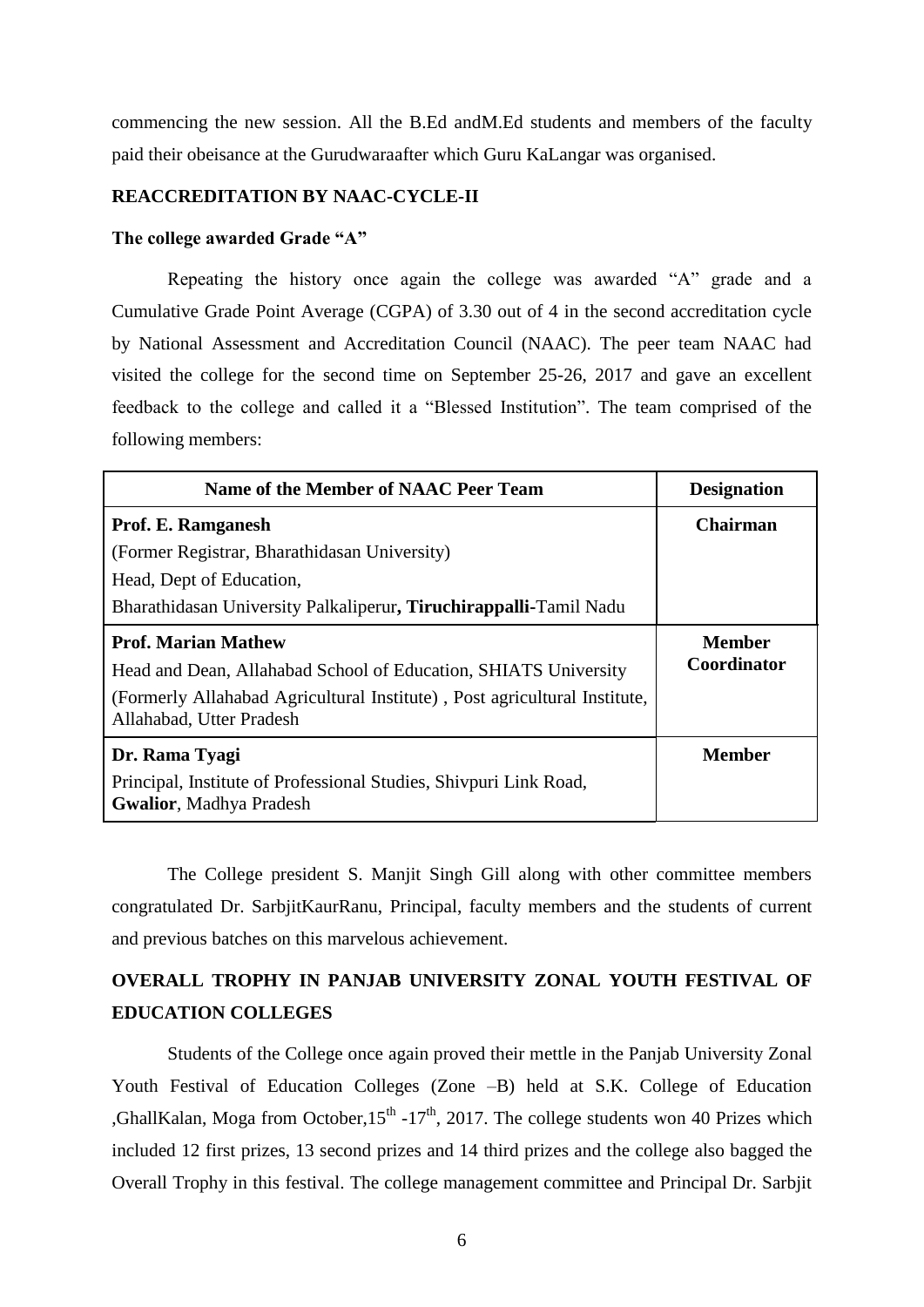Kaur Ranu congratulated the students as well as faculty members on this marvelous achievement.

| Sr. No.        | <b>Event</b>         | <b>Position</b> | <b>Name</b>             |
|----------------|----------------------|-----------------|-------------------------|
| 1              | <b>Group Singing</b> | First           | Group                   |
| $\overline{2}$ | <b>Group Singing</b> | First           | JyotiVerma              |
| 3              | <b>Music Vocal</b>   | First           | KiranjeetKaur           |
| $\overline{4}$ | Group Folk Orchestra | First           | Group                   |
| 5              | Group Folk Orchestra | First           | Harjinder Singh         |
| 6              | Bhangra              | First           | Group                   |
| $\tau$         | Bhangra              | First           | Jaspreet Singh          |
| 8              | Gidha                | First           | Group                   |
| 9              | Pakhi Making         | First           | NavjotKaur              |
| 10             | Skit                 | First           | Group                   |
| 11             | Skit                 | First           | GurpreetKaur            |
| 12             | <b>Enno Making</b>   | First           | JaswinderKaur           |
| 13             | Group Folk Orchestra | Second          | <b>Sukhdev Singh</b>    |
| 14             | Folk Song            | Second          | Jaspreet Singh          |
| 15             | <b>Poster Making</b> | Second          | AmanpreetKaur           |
| 16             | Bhangra              | Second          | Mandeep Singh           |
| 17             | Gidha                | Second          | GurleenKaur/JasleenKaur |
| 18             | <b>Folk Dance</b>    | Second          | Group                   |
| 19             | Poem Recitation      | Second          | SandeepKaur             |
| 20             | Poem Writing         | Second          | Khushpreetkaur          |
| 21             | Knitting             | Second          | MandeepKaur             |
| 22             | Mehndi Designing     | Second          | JaswinderAkur           |
| 23             | <b>Tokri Making</b>  | Second          | <b>Gurjot Singh</b>     |
| 24             | Mitti de Khidaune    | Second          | ShubhpreetAKur          |
| 25             | Play                 | Second          | <b>Beant Singh</b>      |
| 26             | Shabad / Bhajan      | Third           | Group                   |
| 27             | Group Folk Orchestra | Third           | KulwinderKaur           |
| 28             | Folk Instrument      | Third           | Group                   |

The winners of the youth festival in various items are as follows: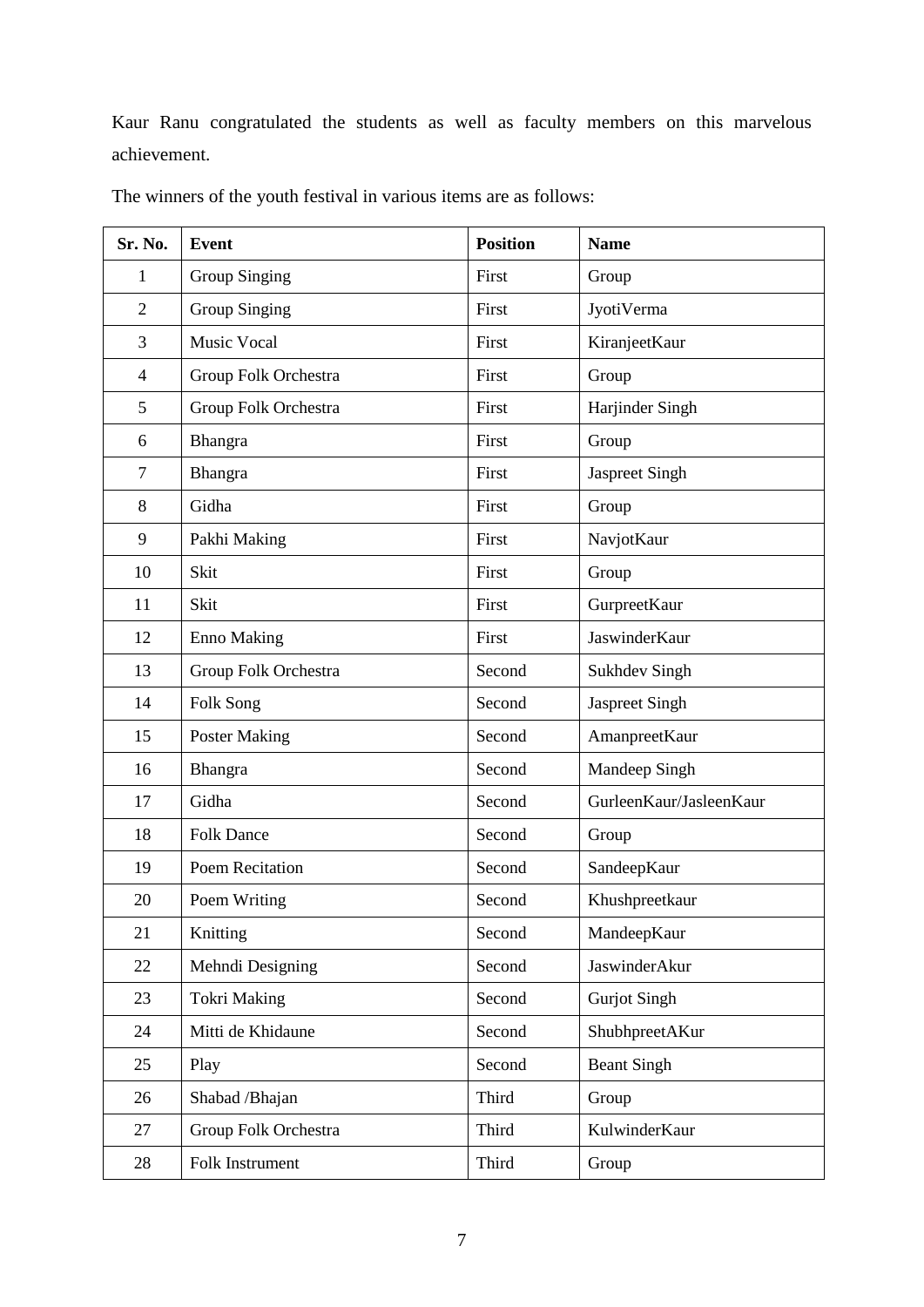| 29 | Photography               | Third                  | PriyaVerma           |
|----|---------------------------|------------------------|----------------------|
| 30 | <b>Still Life Drawing</b> | Third                  | RajneetKaur          |
| 31 | Installation              | Third                  | Group                |
| 32 | <b>Poster Making</b>      | Third                  | Shweta               |
| 33 | <b>Collage Making</b>     | Third                  | Group                |
| 34 | Kavishri                  | Third                  | Group                |
| 35 | Vaar Singing              | Third                  | Group                |
| 36 | Vaar Singing              | Third                  | GurpreetKaur         |
| 37 | <b>Folk Dance</b>         | Third                  | <b>Sukhdev Singh</b> |
| 38 | Crochet                   | Third                  | KiranjeetKaur        |
| 39 | Mime                      | Third                  | DavinderKaur         |
| 40 |                           | <b>OVER ALL TROPHY</b> |                      |

# **INTER COLLEGE COMPETITIONS**

The students of the college actively participated in various inter college competitions throughout the year and bagged laurels for the college:

| Venue                           | <b>Date</b>  | Event                | of<br>the<br><b>Name</b><br>student | <b>Prize</b>   |       |  |  |  |  |  |  |  |       |
|---------------------------------|--------------|----------------------|-------------------------------------|----------------|-------|--|--|--|--|--|--|--|-------|
| Institute of Nursing Education, | January 20,  | Speech               | Nirmal Singh                        | Participation  |       |  |  |  |  |  |  |  |       |
| Ludhiana                        | 2018         | Contest              | Sukhwinder<br>Singh                 | Participation  |       |  |  |  |  |  |  |  |       |
| Govt. Polytechnic               | January 24,  | Declamation          | Nirmal Singh                        | Second         |       |  |  |  |  |  |  |  |       |
| College(Girls), Ludhiana        | 2018         |                      | GurpreetKaur                        | Participation  |       |  |  |  |  |  |  |  |       |
|                                 |              |                      | Sukhwinder<br>Singh                 | Participation  |       |  |  |  |  |  |  |  |       |
|                                 |              | <b>Poster Making</b> | PawandeepKaur                       | Participation  |       |  |  |  |  |  |  |  |       |
|                                 |              |                      | AmandeepKaur                        | Participation  |       |  |  |  |  |  |  |  |       |
| Khalsa College for Women,       | March<br>20, | Handwriting          | Neha                                | Third          |       |  |  |  |  |  |  |  |       |
| Ludhiana                        | 2018         |                      | Competition                         | DamanpreetKaur | Third |  |  |  |  |  |  |  |       |
|                                 |              |                      | Heena                               | Participation  |       |  |  |  |  |  |  |  |       |
|                                 |              |                      |                                     |                |       |  |  |  |  |  |  |  | Kavya |
|                                 |              |                      | PrabhjotKaur                        | Participation  |       |  |  |  |  |  |  |  |       |
| SanmatiSarkariVigyanAtteKhoj    | March<br>26, | Declamation          | Nirmal Singh                        | Second         |       |  |  |  |  |  |  |  |       |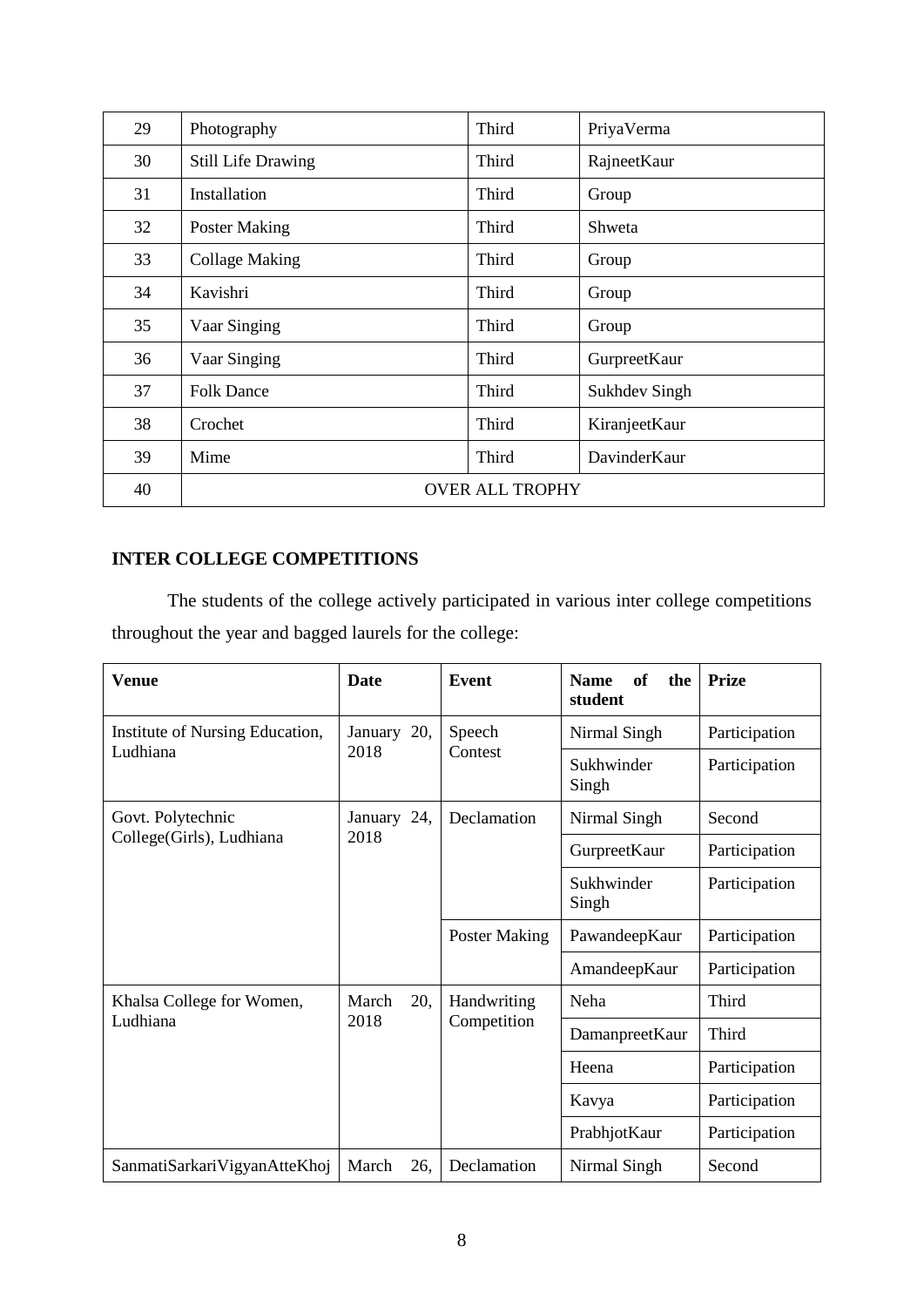| College,.<br>Jagraon |  |  |  |  |
|----------------------|--|--|--|--|
|----------------------|--|--|--|--|

#### **Central Students' Council**

The democratic set up of college administration and functioning is reflected through the due representation given to students through election of Central Student Council. The members of this Council are chosen from the five houses, they participate in all the meetings of Central Students' Council which are periodically organized in the Principal's office. These members are responsible for smooth conduct of College activities like discipline, cultural, sports, academic, extension etc. Thus the council serves the purpose of training the students in self-discipline and assuming responsibility of actions. They also help to voice the problems of students in a right manner before the administration and in working out plausible solutions. The following students were selected as the members of **Central Students' Council** of the college for the session 2017-18.

| <b>Name of Class</b> | <b>Name of Student</b> | Roll No.       |
|----------------------|------------------------|----------------|
| $M.Ed-I$             | HardeepKaur            | 404            |
| $M.Ed - II$          | HarbansKaur            | 609            |
|                      | HarpreetKaur           | 608            |
| $B.Ed-I Sec-A$       | Harvinder Singh        | 93             |
|                      | KirandeepKaur          | 61             |
| $Sec - B$            | MandeepKaur            | $\overline{2}$ |
|                      | Jaspreet Singh         | 94             |
| $B.Ed-II$ Sec $-A$   | JasleenKaur            | 273            |
|                      | Nirmal Singh           | 311            |
| Sec B                | GurpreetKaur           | 206            |
|                      | Sukhwinder Singh       | 298            |

### **Clubs and Societies**

Multifarious pedagogical and co-curricular activities are organized by various clubs and societies of the college. Students become members of these clubs and societies according to their interest and area of specialization. At present, there are 13 clubs and societies functioning in the college and they organize various activities throughout the session:

1. Social Vision Club (For students of social Sciences, Geog., Eco., Hist.)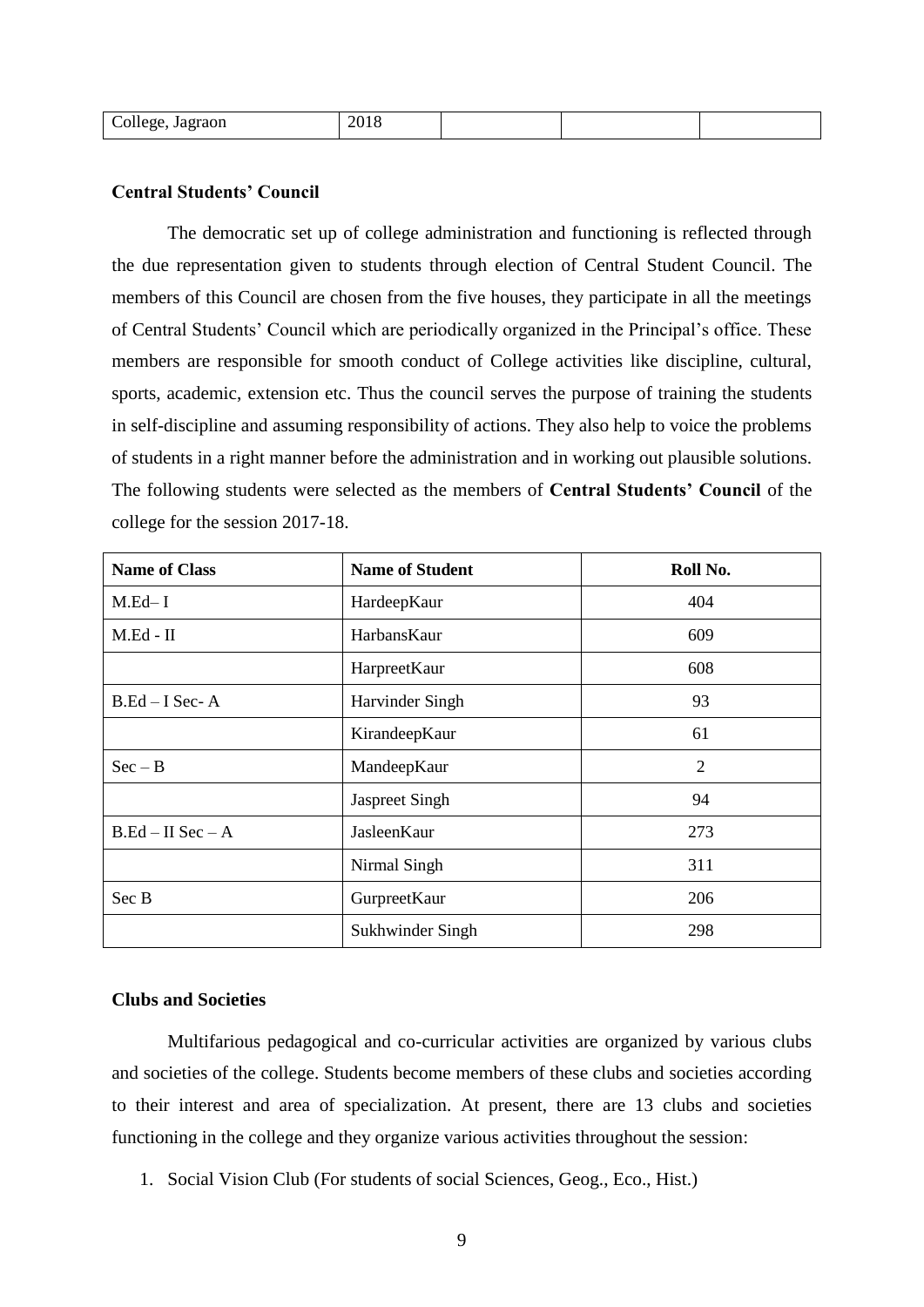- 2. Madam Marie Curie Science Club
- 3. Sports Club
- 4. Red Ribbon Club (HIV/ AIDS Awareness)
- 5. Hindi SahityaSabha
- 6. Fine Arts Society
- 7. Cultural Society
- 8. Bluebells English Literary Society
- 9. National Service Scheme.
- 10. Guru Gobind Singh Study Circle
- 11. Ramanujan Mathematical Society
- 12. Punjabi SahitSabha
- 13. Youth Club

#### **Pedagogical and Co-Curricular Activities**

- **Mentor System and Morning Assembly :**With a view to render an affective level to the teacher education programme and to provide better individualized help and guidance, the college follows the mentor group system. All the 206 students of the college have been randomly divided into 14 groups and have been assigned a mentor from the staff. The students meet their mentors periodically once a week, they are also encouraged to consult their mentors in case of any academic or personal problems. The Mentor group in charges maintain the cumulative record profile of each students of their group and monitor their progress throughout the session. Each group also organizes one morning assembly which is a weekly feature of the college calendar. All the students of a group collectively organize and participate in these assemblies which are a forum to teach public speaking along with inculcating moral and religious values.
- **Guru Gobind Singh Study Circle:** This wing of the college functions under the able guidance of Prof. JasvirKaurand engages in moral and religious pursuits throughout the session. The current session received a massive membership of nearly 75 students who also appeared in the **NaitikSikhya Exam** conducted in the college campus in collaboration with Guru Gobind Singh Study Circle, Ludhiana onNovember 27, 2017. NapinderKaur (Roll No. 18) of B.Ed I year bagged the  $9<sup>th</sup>$  position in the Ludhiana Zone and AmritpalKaur (Roll No. 20) of B.Ed I year was awarded a special prize in this exam.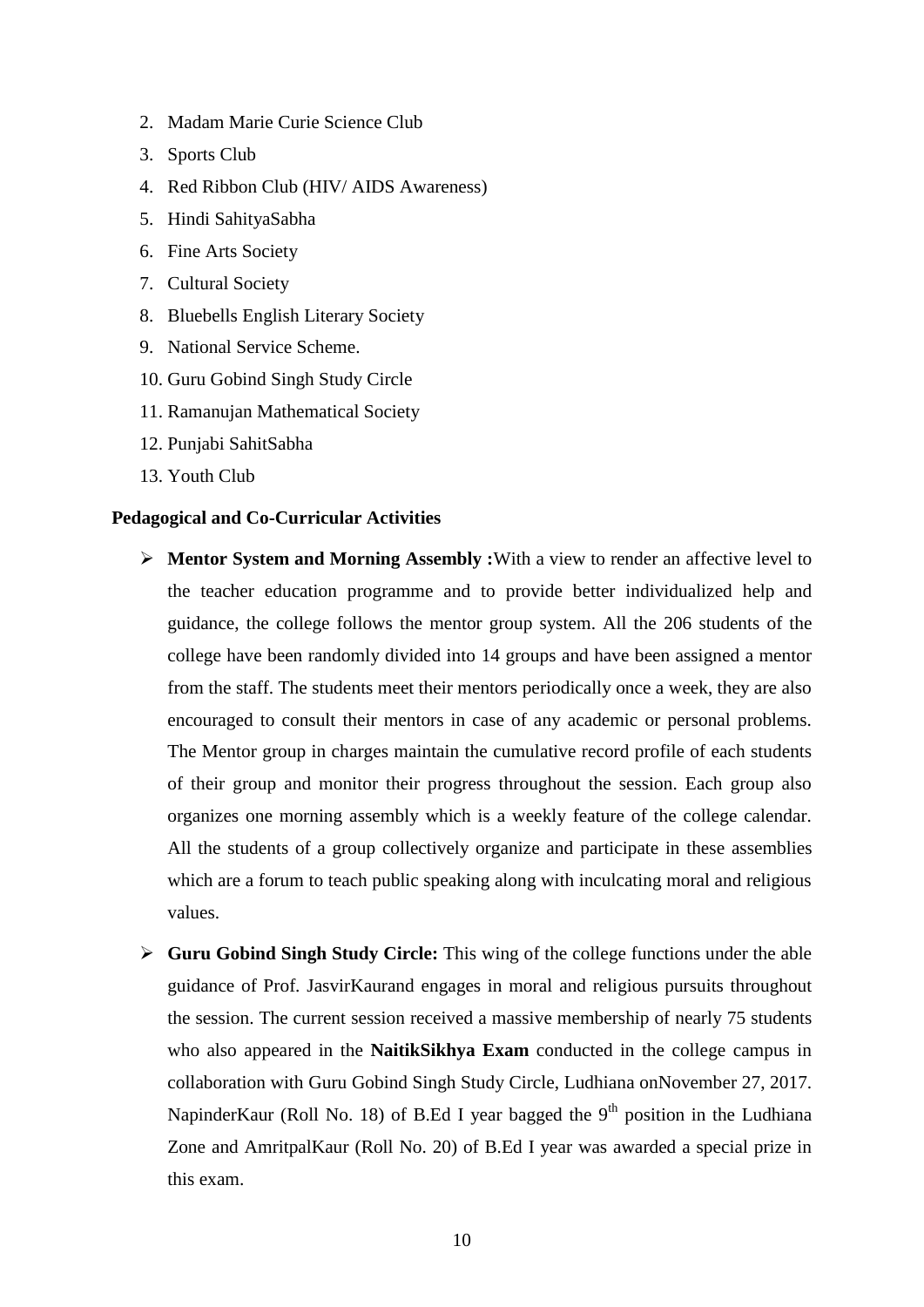- **Teachers' Day Celebration:**Teacher's day, the birthday of Dr. S. Radha Krishnan, former president of India, was celebrated in the college campus on September 5, 2017. The students presented a wide variety of items like poems, geet,lokgeet and speeches to pay tributes to the great teacher and a great leader, Dr. S.Radhakrishnan. The faculty member also presented their views on the occasion.
- **Talent Search Programme:** An endeavor was directed towards searching, boosting and nurturing the young talent in a playful and competitive manner, a three day talent search function was organized from September 7-9, 2017.A wide variety of events were organized like literary, cultural, heritage, fine-arts, theatrical and musical items.
- **Hindi Diwas' Celebrations:** Hindi SahityaSabha of the college organizeda programme to celebrate Hindi Diwas.The programme was organized under the able leadership of Prof. SukhjitpalKaur. Mr. Vishavkarma, Vice Principal ofKendriyaVidyala No. 2,Halwarawas the Chief Guest on the occasion.The programme started with the SaraswatiVandana and Lamp lightning Ceremony.A cultural programme was organized on the occasion,in which students of the Hindi SahityaSabha presented a short play,poems and the songs on the importance of Hindi Language.The chief guest Mr. Vishavkarma in his address highlighted the importance and growth of Hindi at international level and urged the students as well as teaching faculty to help in its propagation at the national and international level.
- **Internship Programme:** All the B.Ed students of semester III attended the Internship Programme(Field Based Engagement) fromAugust 1 toNovember 25, 2017organised in 20 schools in the surrounding areas of the college.
- **▶** Quiz Competitions to Mark 71<sup>st</sup> Independence Day: Under the guidelines received from the UGC, the  $71<sup>st</sup>$ Independence Day of the country was celebrated by the college students in the college premises as well as the teaching practiceschools. Cultural programme and quiz competitions were organized in the practicing schools. The competitions were organized in order to create awareness about the sacrifices made by our revered freedom fighters in the struggle of making India a free country. In this context, a pledge taking ceremony was also organized on August  $9<sup>th</sup>$ , 2017 in the college premises in which all the students, teaching and non-teaching staff took the "New India Pledge".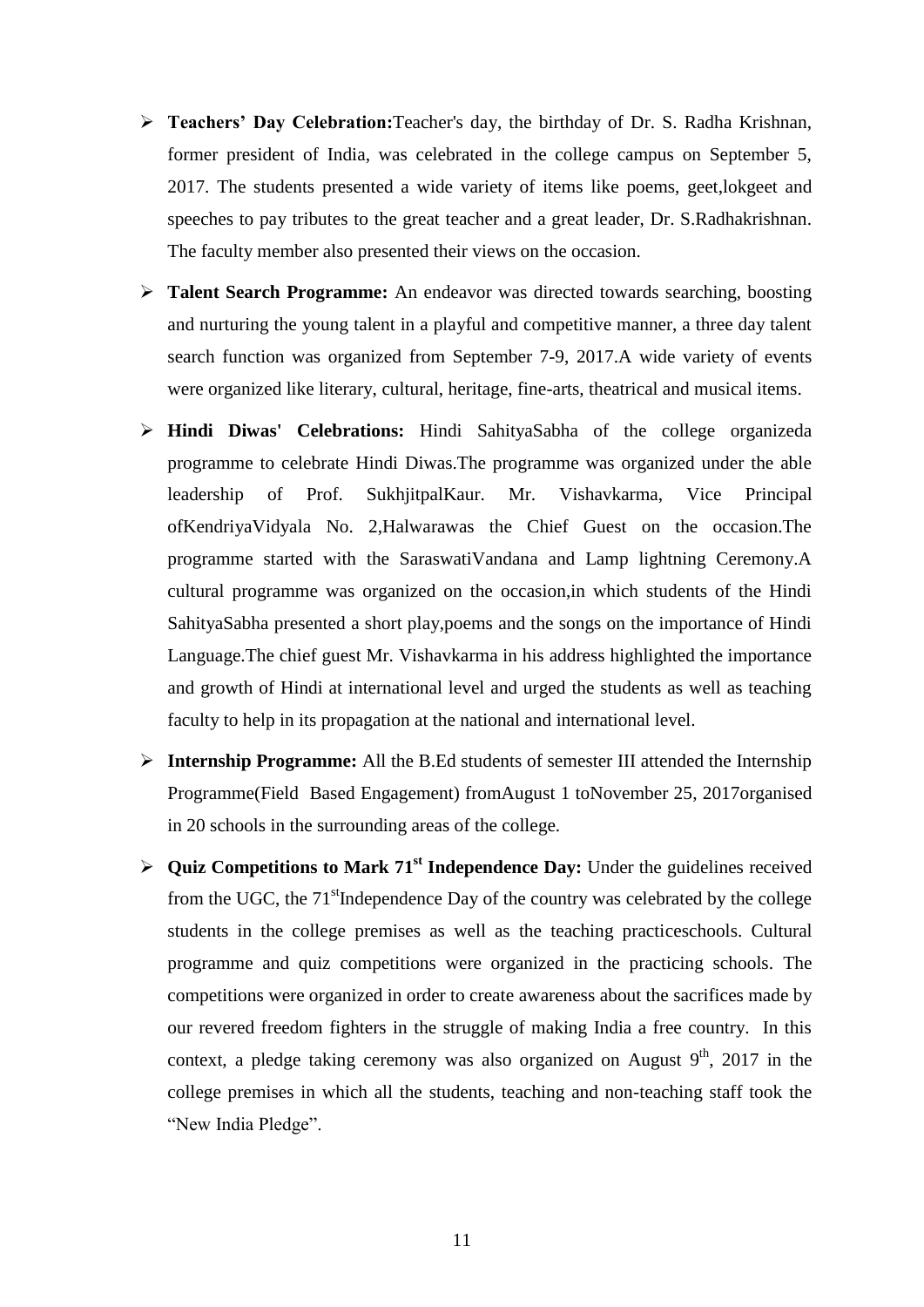**Celebrations on Swachhta Pakhwada:** Students and faculty of G.H.G Khalsa College of education, Gurusar Sadhar celebrated swachhta pakhwada from September  $1<sup>st</sup>$  -15<sup>th</sup>, 2017 as per the instructions given by The Ministry of Human Resource Development, for spreading the message of cleanliness. The programme was organized under the able leadership of Principal, Dr. Sarbjit Kaur. Various activities were organized in this regard in the college campus as well as in the nearby areas which included cleanliness drives, essay writing competitions etc

 **N.S.S. 7 DAYS Day Camp:** A week long N.S.S. camp was organized by the NSS Wing of the college with the motto "Youth for Sustainable Development" from December  $21^{st}$  - $27^{th}$ , 2017. A total number of 92 volunteers (17 boys, 58 girls and 17 Non-student) participated in this camp. All the volunteers worked for these seven days with appreciable dedication and high motivation. Many activities were organized in the camp under the able guidance of Programme OfficersProf. Rachhpal Singh Gill and Dr.JasvirKaur.The activities included an awareness rally, cleanliness drive, extension lectures and tree plantation drive etc.

 **Lohri Celebrations:** M.Ed students of the college organized thefestival of lohri under the supervision of Prof. JasleenKaur and Prof.Rachhpal Singh with great enthusiasm in the college campus on January 26, 2018. The programme kicked off with the lighting of the holy pyre –"Dhuni den di rasam" by the chief guest Dr. S.S. Thind, Secretary, Governing Council, Dr.SarbjitKaur, Principal along with the staff members. A cultural programme including skits, poems, speeches giddha and folk songs related with the festival were presented by the students.

 **Republic Day Celebrations:** Social Vision Club of the College organized Republic Day programme with full fervor in the college campus on January  $26<sup>th</sup>$ , 2018 under the supervision of teacher incharges Prof. JasleenKaur, Dr. JasvirKaur, Dr. Pargat Singh and Prof. Gurmeet Singh. Dr. S.S. Thind, Secretary, G.H.G. Khalsa Colleges, GurusarSadhar, Ludhiana, the Chief Guest of the occasion, performed the flag hoisting ceremony accompanied by DrSarbjitKaurRanu and the teacher incharges of social vision club. Student President and Vice President of the club facilitated the ceremony. The Flag hoisting ceremony was followed by command, oath taking ceremony, patriotic speeches, poems, melodious songs, group song and group dance enhanced the patriotic fervor in the college.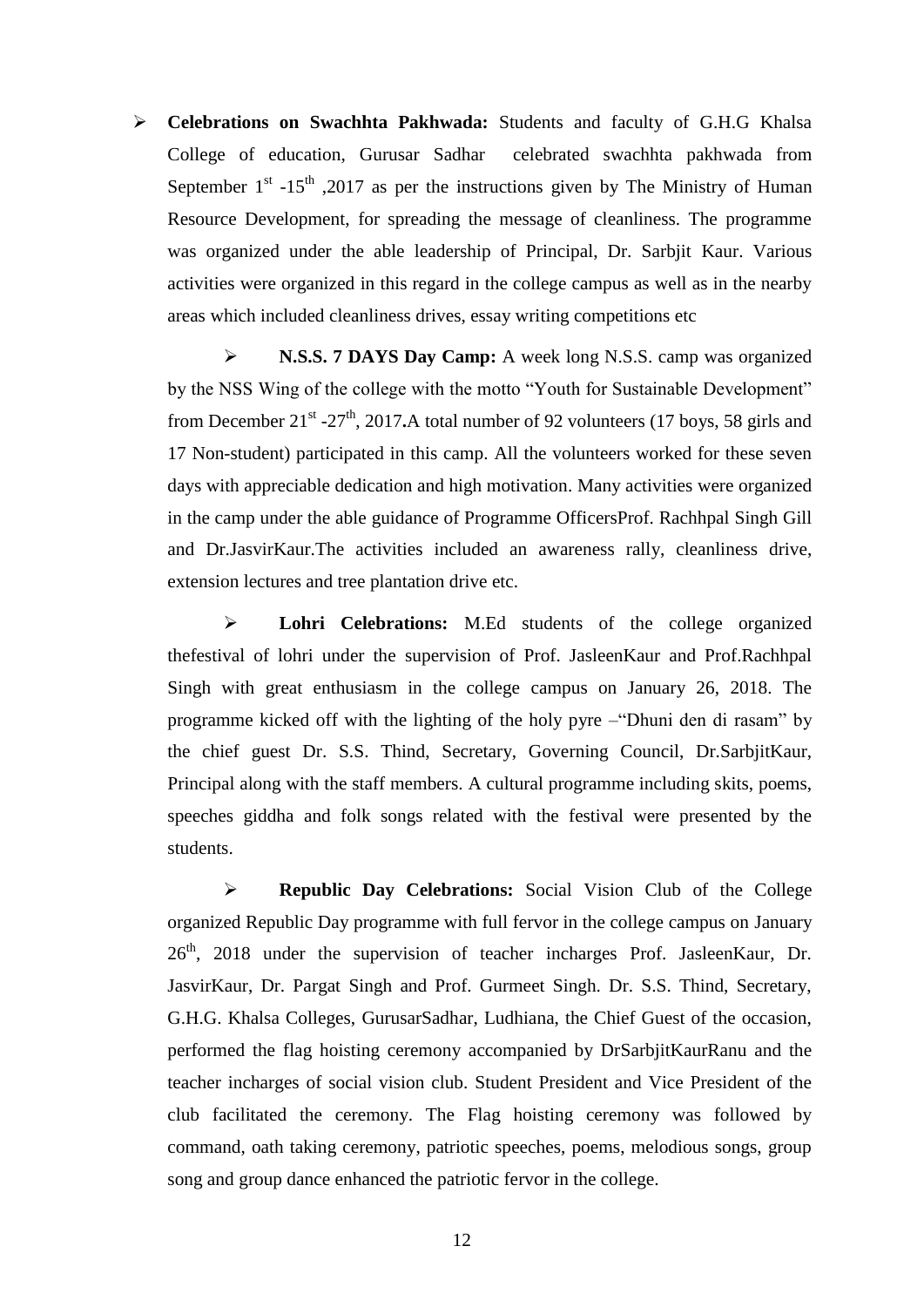**MaatBhashaDiwas:** International MaatBhashaDiwas was celebrated by Punjabi SahityaSabha of the college under the guidance of Prof. RupinderjitKaur and Dr. Jagjit Singh on February, 21<sup>st</sup>, 2018. S. Sutinderpal Singh Sidhwan, Director, Punjabi Lehran (Radio and Television), Canada was the chief guest on the occasion. A cultural programme was organized by Punjabi SahityaSabha of the college to celebrate the day. The cultural performances presented on the occasion included poem recitation on the topic "MaaBoli", recitation of the traditional songs and a speech on the importance of Punjabi language. A creative writing competition was also held on the occasion. While addressing the audience the chief guest highlighted the need of preserving our rich culture and heritage. S. Jasmer Singh Dhatt, Chairman, Miss World Punjaban Contest was also present on the occasion.

**SardarBakhtawar Singh Gill Memorial Day:**In the fond memory of S. Bakhtawar Singh Gill, the founder President of G.H.G. Khalsa Institutes, an Inter college Shabad Gayan competition was organized by the college in collaboration with its sister institutes viz G.H.G. Khalsa College and College of Pharmacy, GurusarSadhar on February 28, 2018. The Chief Guest on the occasion was Dr.Harpal Singh Pannu, Professor, Punjabi University, Patiala, who inspired the students to keep faith in God and motivated them to work hard in order to achieve their goals.

**Dastar Bandi Competition:** Another major attraction on this occasion was the 'DastarbandiCompetition'which was possible with special contribution by S. Sohnpreet Singh Jwandha. In this competition 30 students displayed their turban tying skills.Harvinder Singh of B.Ed won third prize in the competition.

**Blood Donation Camp:** A Blood-Donation Camp was also organized on the same day. The Camp was inaugurated by Sardarni Mohinder Kaur Gill, President S. Manjit Singh Gill and Sh. Amrit Nagpal, Vice-President, Daynand Medical College, Ludhiana.The main motive of the camp was to instill in the pupil teachers an attitude of social service9students of the college voluntarily donated blood in this camp.

**Free Medical checkup camp:** A large scale free medical checkup camp was also organised for all the students, faculty members and the nearby villagers. 395 patients underwent medical check-up by a team of expert Orthopaedician, Dermatologistand Gynaecologist and many other specialist doctors from DMCH, Ludhiana.

**Red Ribbon Club** of the College organized slogan writing and poster making competition to make the students aware about the menace of Aids on November 9, 2018. The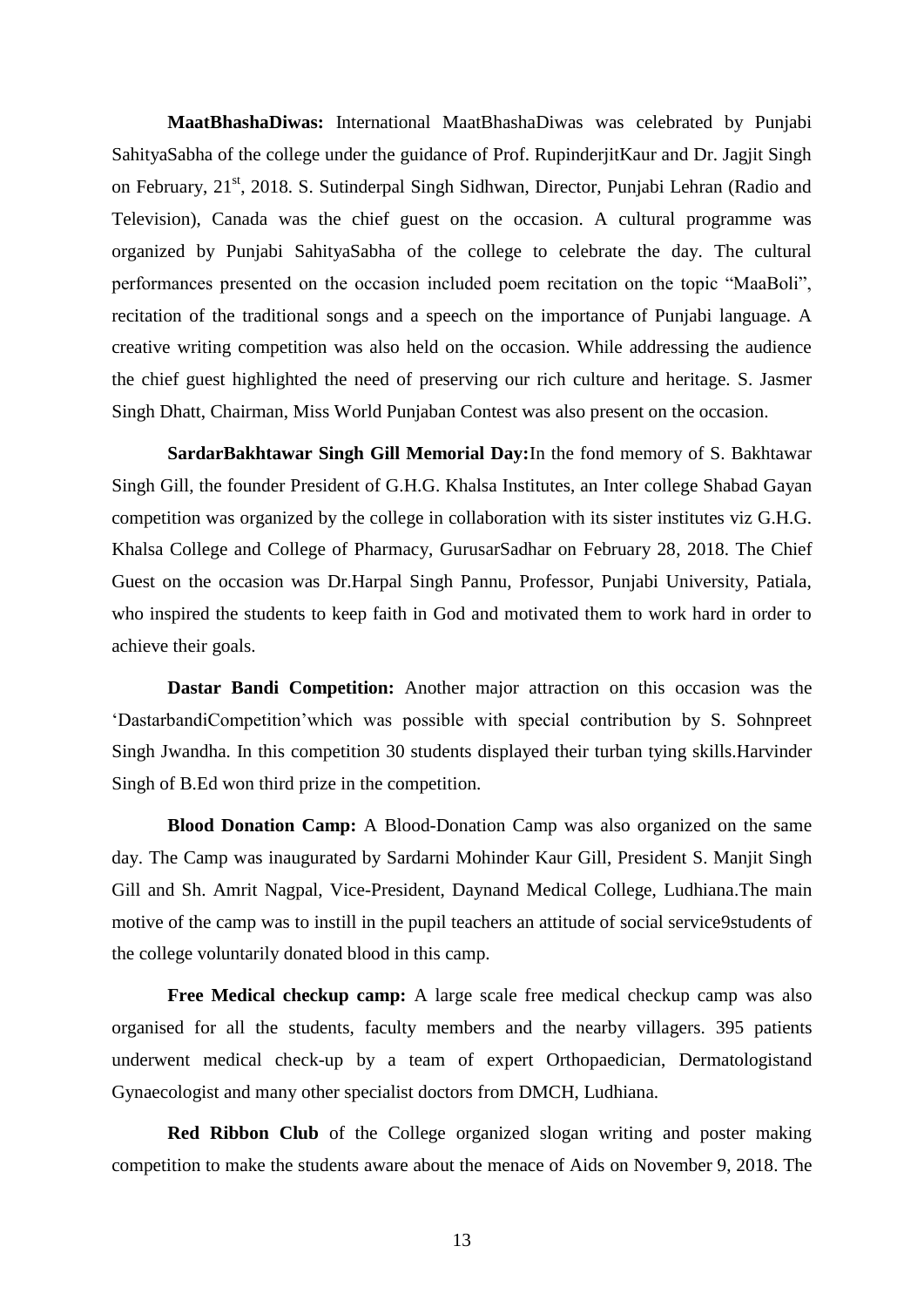competition was organized under the able leadership of Dr. SarbjitKaurRanu, Principal of the college and Dr. Manu Chadha, Coordinator, Red Ribbon Club. Students of B.Ed and M.Ed participated in the competition with full enthusiasm. They expressed their views and thoughts on different aspects of HIV Aids through the slogans and the posters prepared by them. Students prepared slogans and posters on the various sub-themes as Aids- Causes and symptoms, preventive measures for Aids etc.Winners of the competition were given prizes.

**Superannuation of ShriLokBahadur:** ShriLokBahadur retired from his 38 years of service to the institute as Library Attendant on January 31, 2018. He was extended a warm farewell during his superannuation ceremony held on February 1, 2018 which was attended by S. Manjit Singh Gill, President, Dr. S.S. Thind, Secretary, Lt. Gen.(Retd.) I.S. Singha, Director, Dr. H.S. Brar, Registrar and other members of the managing committee of the college. Dr. SarbjitKaur, Principal and all the teaching and non-teaching faculty members extended a warm send off to ShriLokBahadur who had been a dedicated and a sincere worker of the institution.

**Educational Tour to Jaipur:** A four day tour to the pink city Jaipur was organized under the guidance of Dr. SarbjitKaur, Principal and faculty members Prof. Rachhpal Singh, Dr. Pargat Singh and Prof. SatveerKaur. 32 students of B.Ed went for the tour and visited 10 places of historical and cultural importance in Jaipur.

**Awareness rally and Oath taking ceremony:** On martyrdom day of ShaheedBhagat Singh, i.e. March 23, 2018, an awareness rally against drug abuse was organized in the village Sadhar which was followed by an oath taking ceremony by all the faculty members and student teachers of B.Ed and M.Ed.

### **Extension Lectures**

- **Dr. Sanjeev Chopra** delivered an extension lecture on the topic "Health Awareness" and gave tips to the students for leading a healthy life on September 11, 2017. He also threw light on causes and remedies for the much common disease of Diabetes.
- **Dr. Deepak Kumar and Dr. Sameer Kamboj** delivered an extension lecture on 'Maintaining Good Health using Acupressure' on December 22, 2017
- **Mr. Ramparsad and Mr. Shamsher Singh Noorpuri** of the Rationalist society of India delivered an Extension Lecture on social issues like superstitions and their ill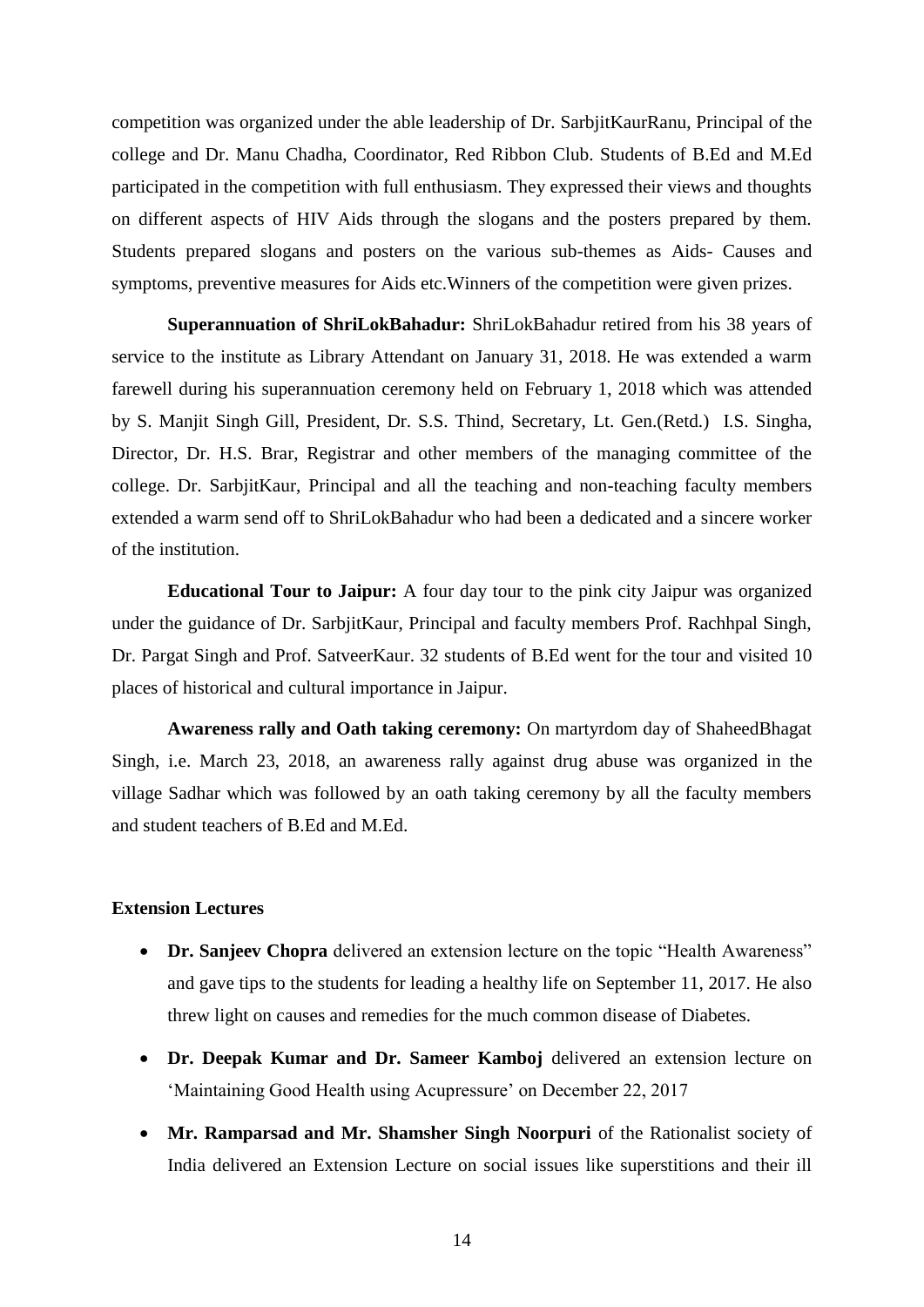effects on the society to help inculcate scientific temper in the studentson December 24, 2017

- **Dr. JagdevSingh** delivered an extension lecture on the theme "Becoming Good Citizen'. on December 26, 2017
- **Prof. JagdevSingh Bains,** Ex. Senior Scientist from Dept. of Atomic Energy, Kolkata delivered an extension lecture on "How to prepare for IAS and other competitive examinations" on February 7, 2018
- **S. Satnam Singh Sahlopuri** delivered an extension lecture on spirituality and its relevance in the field of education on February 12, 2018.

### **ACCOLADES IN SPORTS**

The current session was again an eventful one for the sports wing of the college. Regular coaching sessions provided by Prof. Gurmeet Singh during and after college hours helped the athletes and players to hone and sharpen their skills which they displayed on the Panjab University Grounds.

# **Panjab University Annual Athletic Championship Evening and Education Colleges Session 2017-18**

| Name of the athlete    | Event               | <b>Position/medal</b> |
|------------------------|---------------------|-----------------------|
| <b>Beant Singh</b>     | Shot put            | Gold                  |
| <b>Beant Singh</b>     | Discuss Throw       | Silver                |
| Nirmal Singh           | 800 mtrs            | Silver                |
| Nirmal Singh           | 1500 mtrs           | <b>Bronze</b>         |
| <b>Bhupinder Singh</b> | $100 \text{ m}$ trs | <b>Bronze</b>         |

**Panjab University Annual Sports Championship Evening and Education CollegesGold Medal in Basketball Championship (Boys)**

### **Team players**

| Hartaj Singh   | <b>Bhupinder Singh</b> | Lovepreet Singh       |
|----------------|------------------------|-----------------------|
| Rampal Singh   | <b>Gurjot Singh</b>    | <b>Jaspreet Singh</b> |
| NirmalSungh    | Sukhwinder Singh       | Gurvinder Singh       |
| Sukhdev Singh  | Harjit Singh           | Manjinder Singh       |
| Davinder Singh | <b>Harpreet Singh</b>  |                       |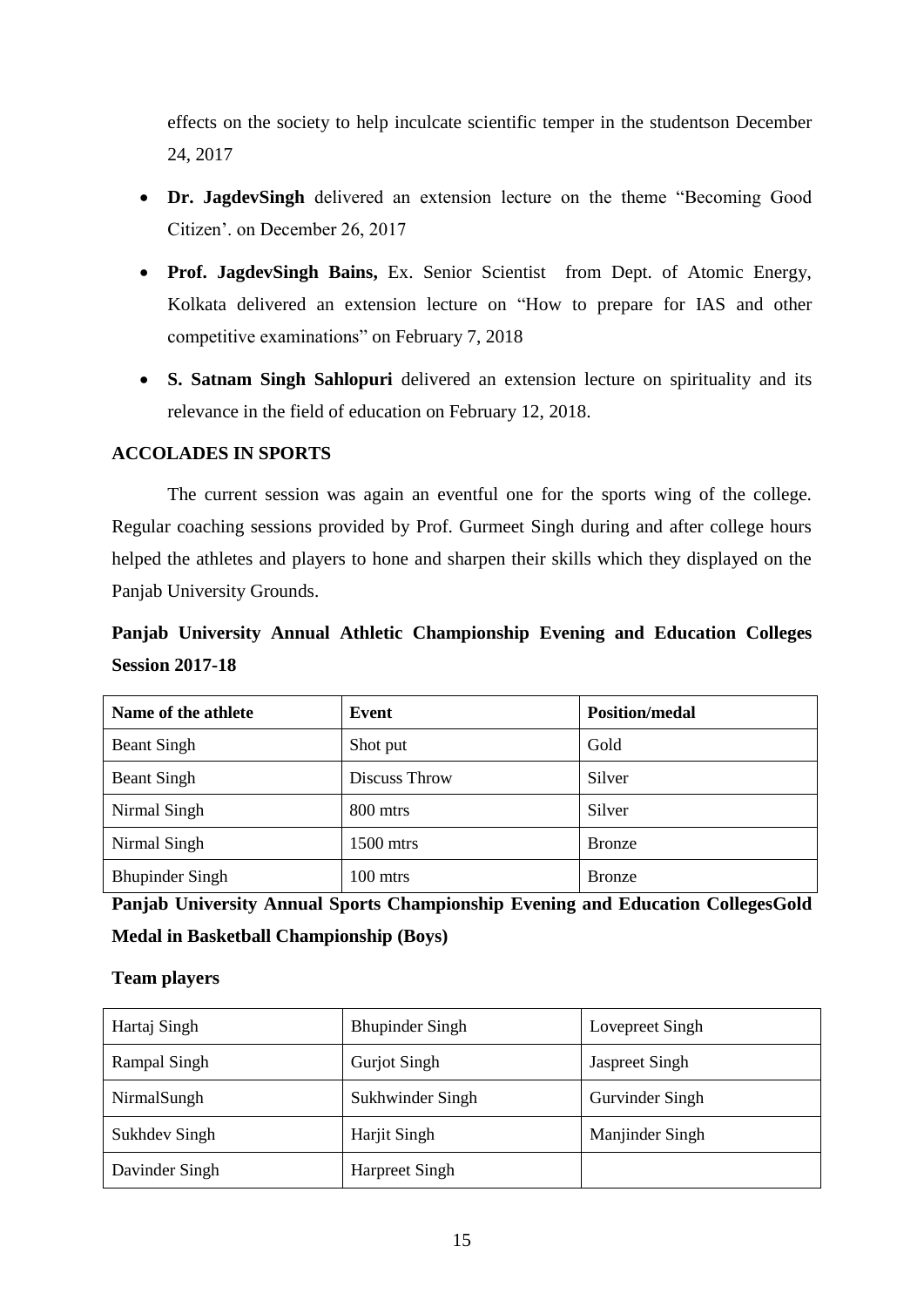#### **Gold Medal in Badminton Championship (Girls)**

#### **Team players**

| Kavya G.    | JaswinderKaur | BhupinderKaur |
|-------------|---------------|---------------|
| JasleenKaur | GurleenKaur   |               |

#### **Silver Medal in Volley Ball Championship (Boys)**

### **Team Players**

| Hartaj Singh   | <b>Bhupinder Singh</b> | Lovepreet Singh       |
|----------------|------------------------|-----------------------|
| Rampal Singh   | <b>Gurjot Singh</b>    | <b>Jaspreet Singh</b> |
| Nirmal Sungh   | Sukhwinder Singh       | Gurvinder Singh       |
| Sukhdev Singh  | Harjit Singh           | Manjinder Singh       |
| Davinder Singh | Sukhvir Singh          |                       |

# **67th Annual Athletic Meet**

G.H.G. Khalsa Colleges, Gurusar Sadhar, organized the  $67<sup>th</sup>$  Annual Athletic Meet on February 16, 2018. The Chief Guest on the occasion Mrs. Lalita K. Sharma, Director Incharge, Regional Centre Chandigarh, Sports Authority of India was welcomed by S. Manjit Singh Gill, President, Dr. S.S. Thind, Secretary, Lt. Gen.(Retd.) Iqbal Singh Singha, Director, Dr. H.S. Brar, Registrar, Dr. S.S. Deol, Principal Degree College,Dr. SatwinderKaur, PrincipalCollege of Pharmacy and Dr. SarbjitKaur, Principal College of Education. The Chief Guest was given honorary salute by the contingents representing the three participating colleges, NCC and NSS Wings during march-past followed by a flag hoisting ceremony. The annual report of the three collegeshighlighting the achievement in sports was presented by Dr. S.S. Deol, Principal.

In her address, Mrs. Lalita K. Sharma expressed her great appreciation for the contribution of immaculate infrastructural provisions by the college to the students in their outstanding achievements. Upon seeing the impact the college was having in the rural setting, she expressed her keen desire in making this college a part of the 'Khelo India' scheme. She was accompanied by Dr. Harbans Singh, President, SAI Ludhiana Centre. The students from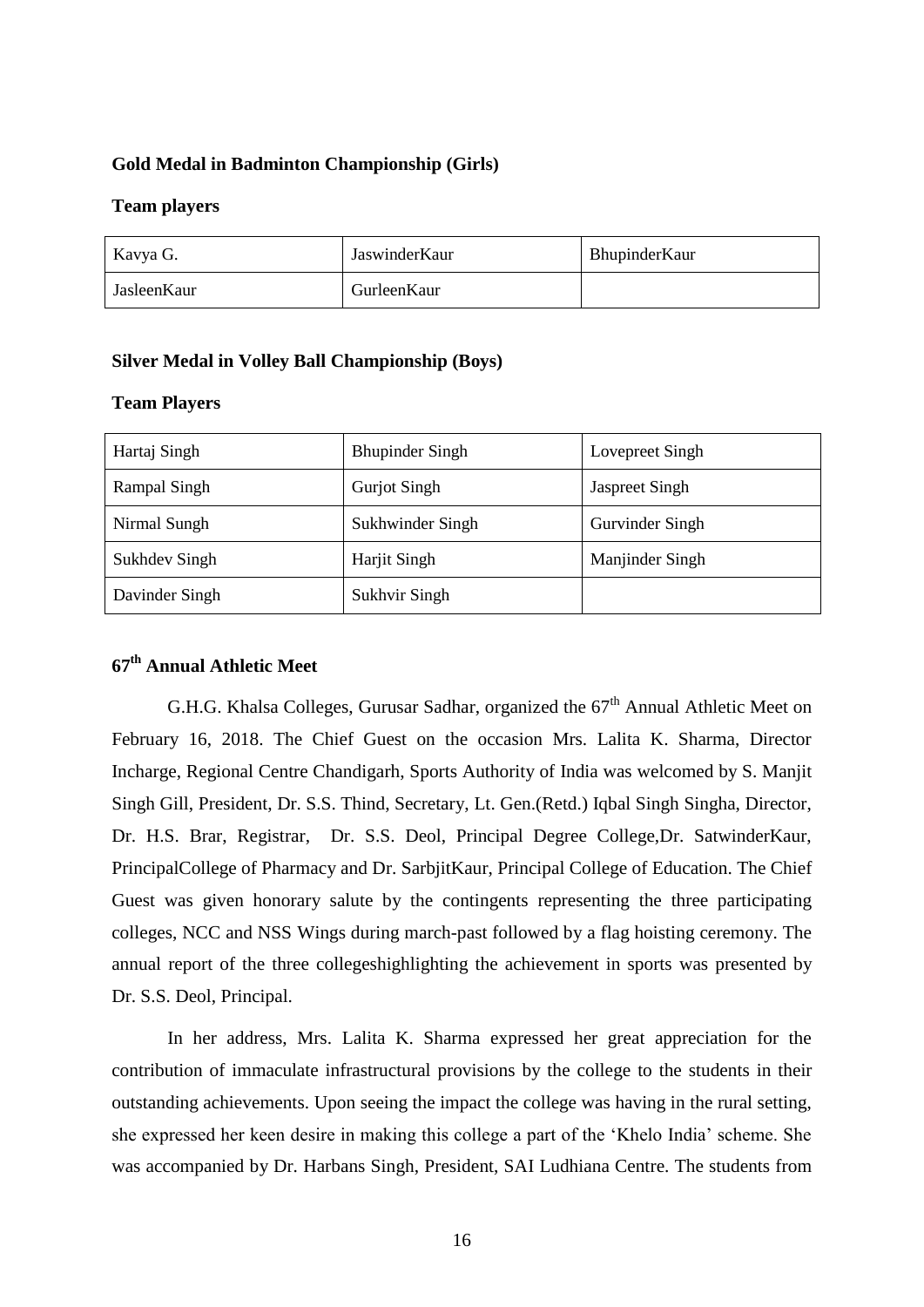G.H.G. Khalsa College, G.H.G. Khalsa College of Education and G.H.G. Khalsa College of Pharmacy participated in various athletic events. The occasion was also graced by Principal (Retd.) Ram Singh Kular, S. Pyara Singh Natt, S. JaggaSadhar, S. Surinderpal Singh Gogi, Sh. Ram Prashad, S. Joginder Singh Ghuman, S. Kartar Singh Gill, S. Ranjit Singh Gill, S. Sarwan Singh and Dr. Jagjit Singh Brar. The efforts of Prof. Gurmeet Singh, Head, Department of Physical Education, were duly appreciated. The felicitation ceremony marked the closing of the Meet.

- o Trophy for the Overall Best House in Sports was bagged by the Hope House.
- o Nirmal Singh of Hope House was declared as the Best Athlete among boys.
- o JaswinderKaur of HopeHouse was declared Best Athlete among girls.

### **FINANCIAL HELP/ SCHOLARSHIPS**

The College being a non-profit based institution, the welfare of students is given the foremost importance. The college provides financial assistance to the needy students so that they are able to complete their course and dropouts due to non-payment of fees is considerably reduced. This year too the Students Financial Aid Committee approved scholarships to needy students. Besides **State Merit Scholarship**/**Post-Matric Scholarships/scholarships for Minorities**, the students were provided financial aid from the **Students Aid Fund of the College and from Alumni Association fund** during the current session. A total of **Rs92,000/-** was disbursed among 19 needy students.

| <b>S. No.</b>    | <b>Name</b>    | <b>Roll No</b> | <b>Drawn From</b>              | Amount   |
|------------------|----------------|----------------|--------------------------------|----------|
| Category A, B.Ed |                |                |                                |          |
| 1.               | DamanpreetKaur | 72             | Alumni Association Fund        | $8000/-$ |
| 2.               | Ajay Kumar     | 276            | Alumni Association Fund        | $8000/-$ |
| 3.               | HarjitKaur     | 73             | Alumni Association Fund        | $8000/-$ |
| Category B, B.Ed |                |                |                                |          |
| 4.               | GurminderKaur  | 58             | <b>Alumni Association Fund</b> | $6000/-$ |
| 5.               | KhushpreetKaur | 84             | Alumni Association Fund        | $6000/-$ |
| 6.               | Davinder Singh | 268            | <b>Student Aid Fund</b>        | $6000/-$ |
| 7.               | Nirmal Singh   | 311            | <b>Student Aid Fund</b>        | $6000/-$ |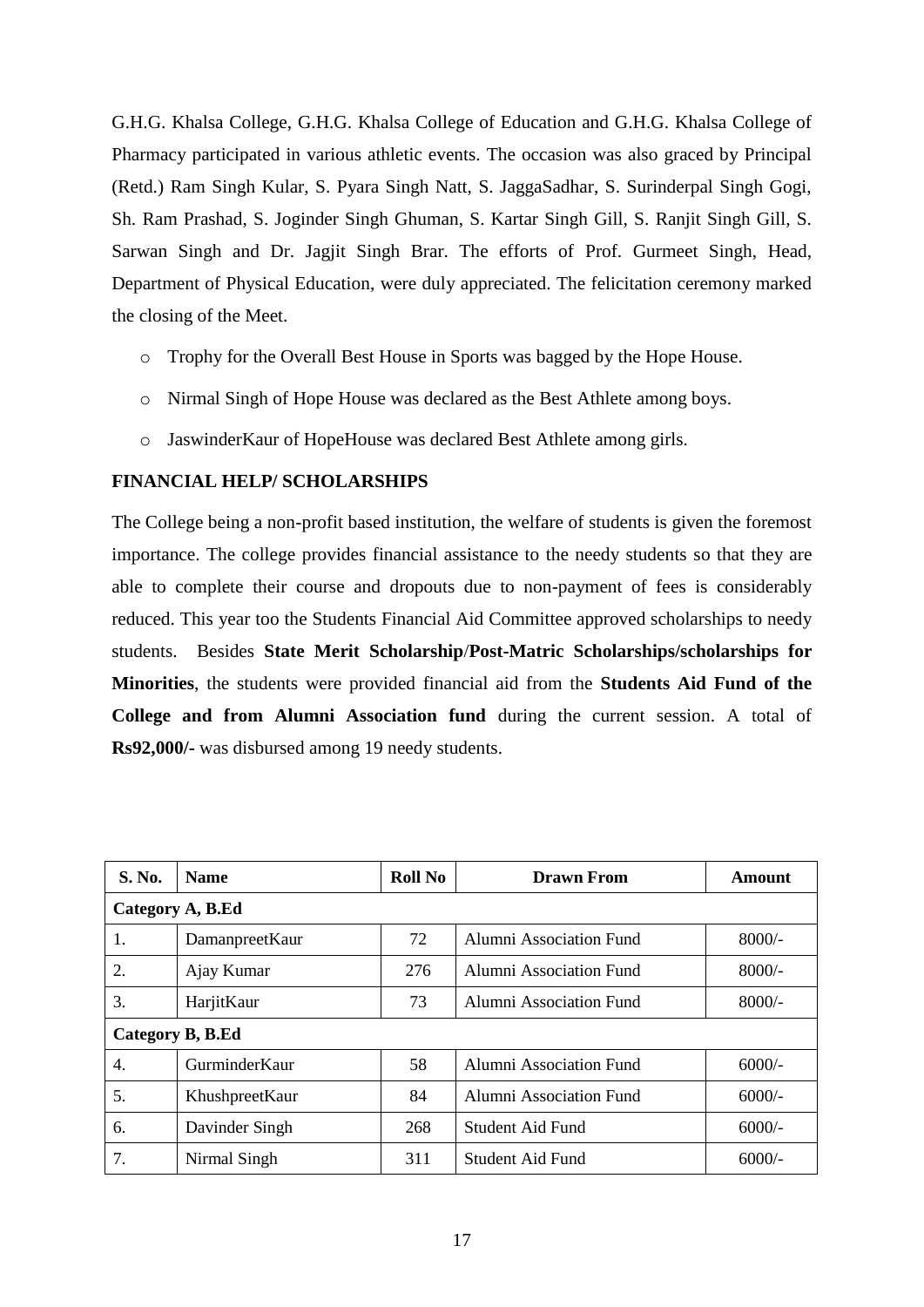| 8.               | Gagandeep Kaur   | 315 | Student Aid Fund        | $6000/-$ |
|------------------|------------------|-----|-------------------------|----------|
| 9.               | Jaspreet Kaur    | 282 | Student Aid Fund        | $6000/-$ |
|                  | Category C, B.Ed |     |                         |          |
| 10.              | Kiranjeet Kaur   | 70  | Alumni Association Fund | $4000/-$ |
| 11.              | Amandeep Kaur    | 219 | Student Aid Fund        | $4000/-$ |
| 12.              | Baljinder Kaur   | 71  | <b>Student Aid Fund</b> | $4000/-$ |
| 13.              | Kamaldeep Kaur   | 52  | <b>Student Aid Fund</b> | $4000/-$ |
| 14.              | Seena            | 81  | Student Aid Fund        | $4000/-$ |
| 15.              | Manjit Kaur      | 98  | Student Aid Fund        | $4000/-$ |
| Category D, M.Ed |                  |     |                         |          |
| 16.              | Hardeep Kaur     | 404 | <b>Student Aid Fund</b> | $2000/-$ |
| Category D, B.Ed |                  |     |                         |          |
| 17.              | Avinash Kaur     | 07  | <b>Student Aid Fund</b> | $2000/-$ |
| 18.              | Harwinder Kaur   | 280 | <b>Student Aid Fund</b> | $2000/-$ |
| 19.              | Ranjeet Kaur     | 14  | <b>Student Aid Fund</b> | $2000/-$ |

## **FACULTY DEVELOPMENT AND CAREER PROGRESSION**

**Faculty Development Programme:** As per the previous year, this session also began with a ten days long enriching faculty development programme under the supervision of Dr. SarbjitKaur, Principal and Dr. Manu Chadha from July 24 to August 3, 2017. In this programme, inter-departmental sharing of knowledge and experiences was done. The schedule of the programme was as under:

| Date          | <b>Name of Faculty</b> | <b>Topic</b>                    |
|---------------|------------------------|---------------------------------|
| July 24, 2017 | Dr. SarbjitKaur        | <b>Professional Ethics</b>      |
|               | Dr. Manu Chadha        | Learning Disability             |
| July 25, 2017 | Prof. Rachhpal Singh   | <b>Research Methods</b>         |
|               | Prof. JasleenKaur      | <b>Models of Teaching</b>       |
| July 26, 2017 | Dr. JasvirKaur         | Value Education                 |
|               | Dr. Pargat Singh       | <b>Critical Thinking Skills</b> |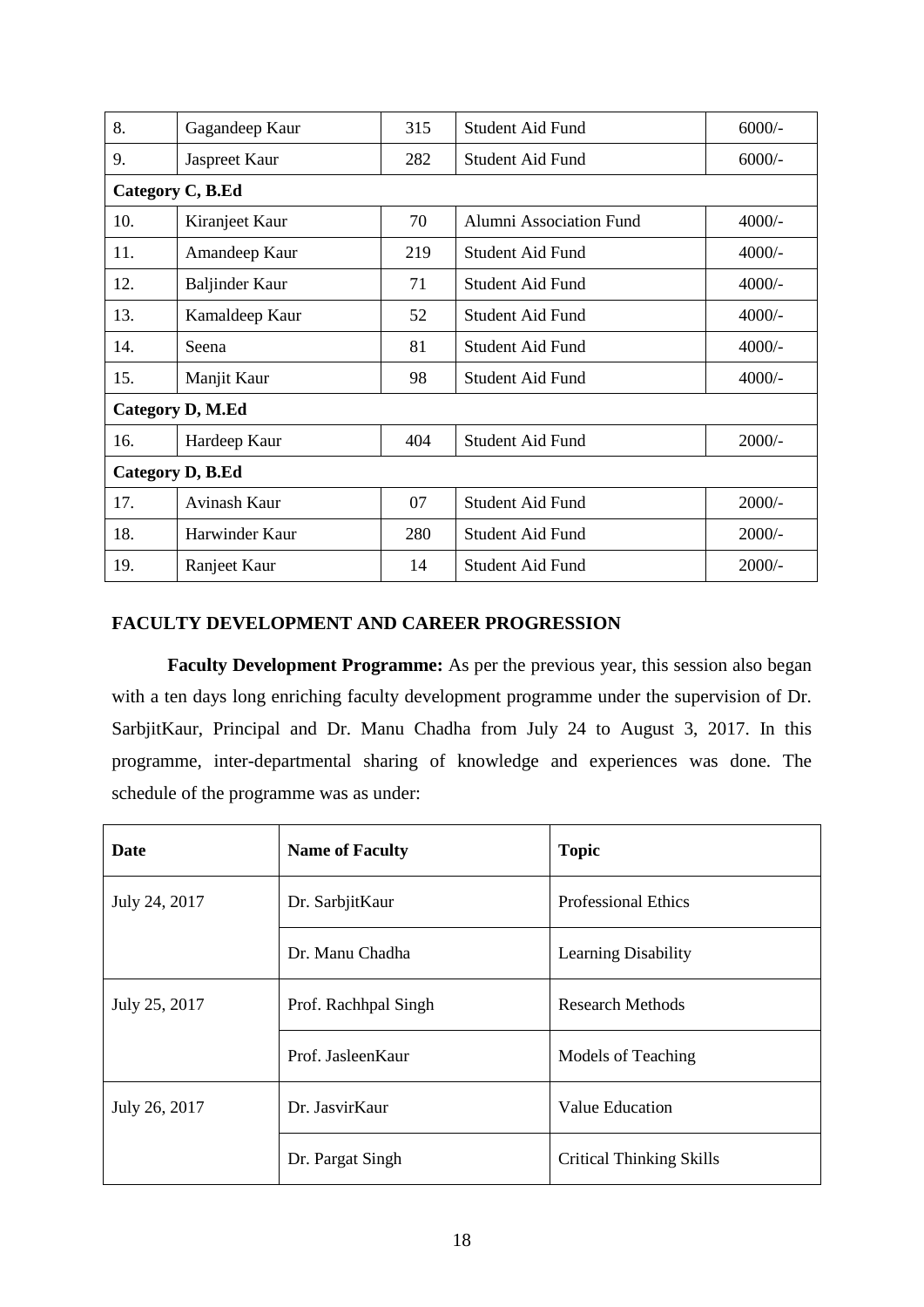| July 27, 2017  | Dr. RamandeepKaur     | Bloom's Taxonomy                                              |
|----------------|-----------------------|---------------------------------------------------------------|
|                | Dr. JasbirKaur        | Multiple Intelligence                                         |
| July 28, 2017  | Prof. Mini Sharma     | Continuous Comprehensive<br>evaluation                        |
|                | Dr. Jagjit Singh      | Role of mother tongue in language<br>development              |
| July 29, 2017  | Prof. RupinderjitKaur | <b>Tools of Evaluation</b>                                    |
|                | Prof. SukhjitpalKaur  | <b>Importance of National Language</b>                        |
| July 31, 2017  | Prof. Gurmeet Singh   | <b>Yoga Sessions</b>                                          |
|                | Dr. DavinderKaur      | History of Art and its importance in<br>aesthetic development |
| August 1, 2017 | Prof. KhushpreetKaur  | <b>Communication Skills</b>                                   |
|                | Prof. Gurpartap Singh | Hands on computer                                             |
| August 3, 2017 | Prof. SatveerKaur     | Commercialisation                                             |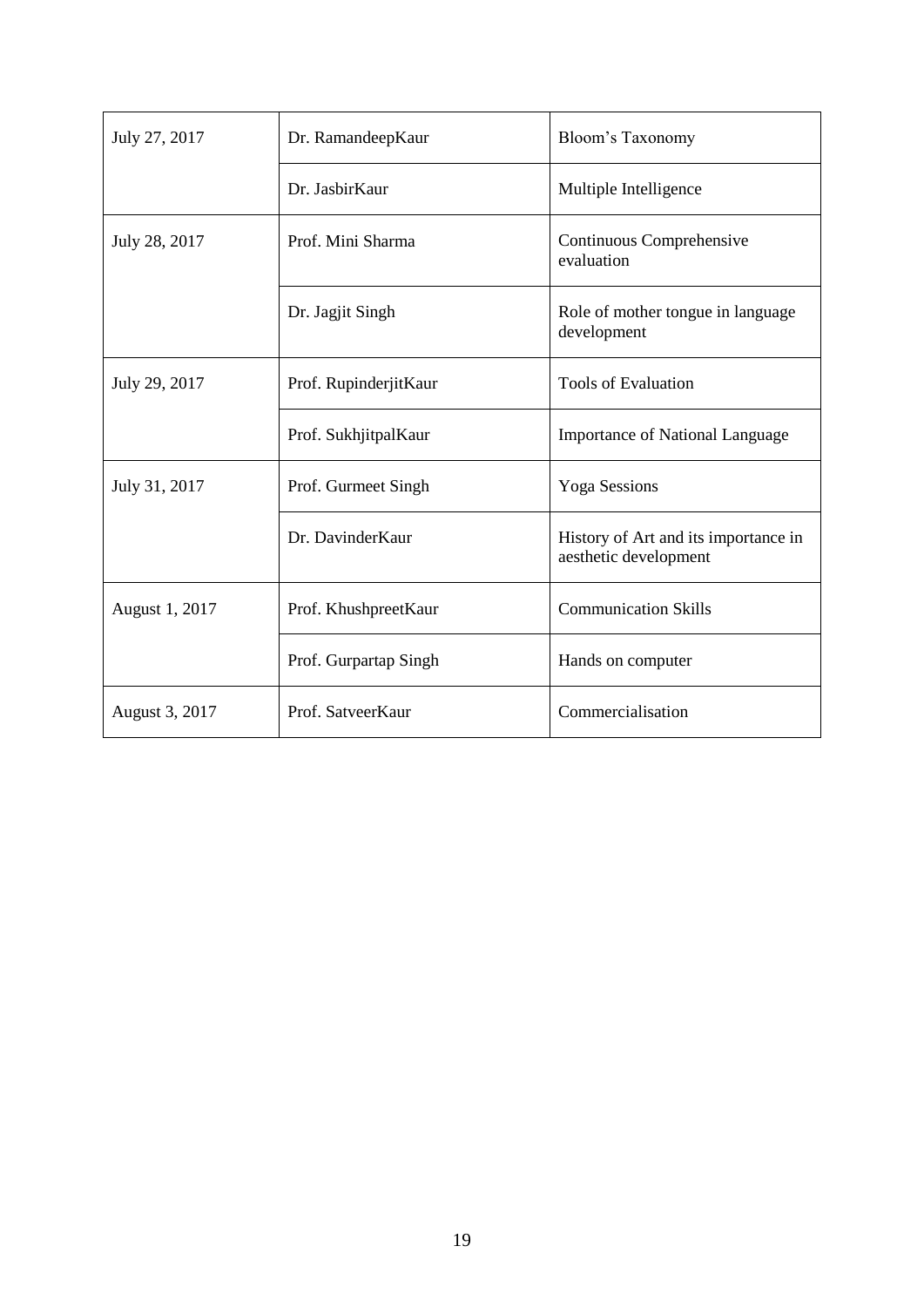# **Dr. Sarbjit Kaur (Offg. Principal)**

- **Added Member of Senate, Panjab University, Chandigarh**
- **Member Board of studies, Panjab University, Chandigarh**
- **One candidate submitted thesis in education under her guidance.**
- Published research paper entitled "Effect of training in life skills on school adjustment of adolescents" in researchers Tendam, Khalsa College of Education, Amritsar in July 2017.
- Published research paper entitled "Effect of training in life skills on academic achievement of adolescents" in Journal of Education, June 2017, vol.7, no.1, 49-54, Dev Samaj College of Education, Chandigarh in July 2017.
- Published research paper entitled "Effect of training in life skills on school adjustment of adolescents" in Vidyawarta International Multilingual Research Journal October-December 2017, Issue-20, Vol.-08.
- Published research paper entitled "Training in Life Skills for Adolescents" In Printing Area International Multilingual Research Journal, Issue-34, Vol-05, Oct. 2017, 39-45.
- Published research paper entitled "Development of Modules and Planning of Sessions for Training in Life Skills" in GHG Journal of Sixth Thought, R.N.I. No:Puneng/2014/59759 in March 2018.
- Acted as Resource person in a workshop on Psychometric Testing held at Akal college of Education, Mastuana Sahib, Sangrur.
- Presented and published(under publication)paper at National seminar held at Shri Guru HarRai Sahib College of Education, Chabbewal.

# **Dr. Manu Chadha**

- **Member, Academic Council, Panjab University, Chandigarh.**
- **Completed Masters in Psychology.**
- **One Ph. D scholar was awarded degree while two have submitted their thesis under her guidance.**
- Published paper in an International inventive multidisciplinary Journal-An international peer reviewed Refereed journal on the topic "Attitude of Pupil Teachers Towards Information Technology" ISSN No.2348-7135 October, 2017
- Published paper in an International inventive multidisciplinary Journal-An international peer reviewed Refereed journal on the topic "Problem Solving Ability in Relation to Academic Achievement of Ix Grade Students" ISSN No.2348-7135 July, 2017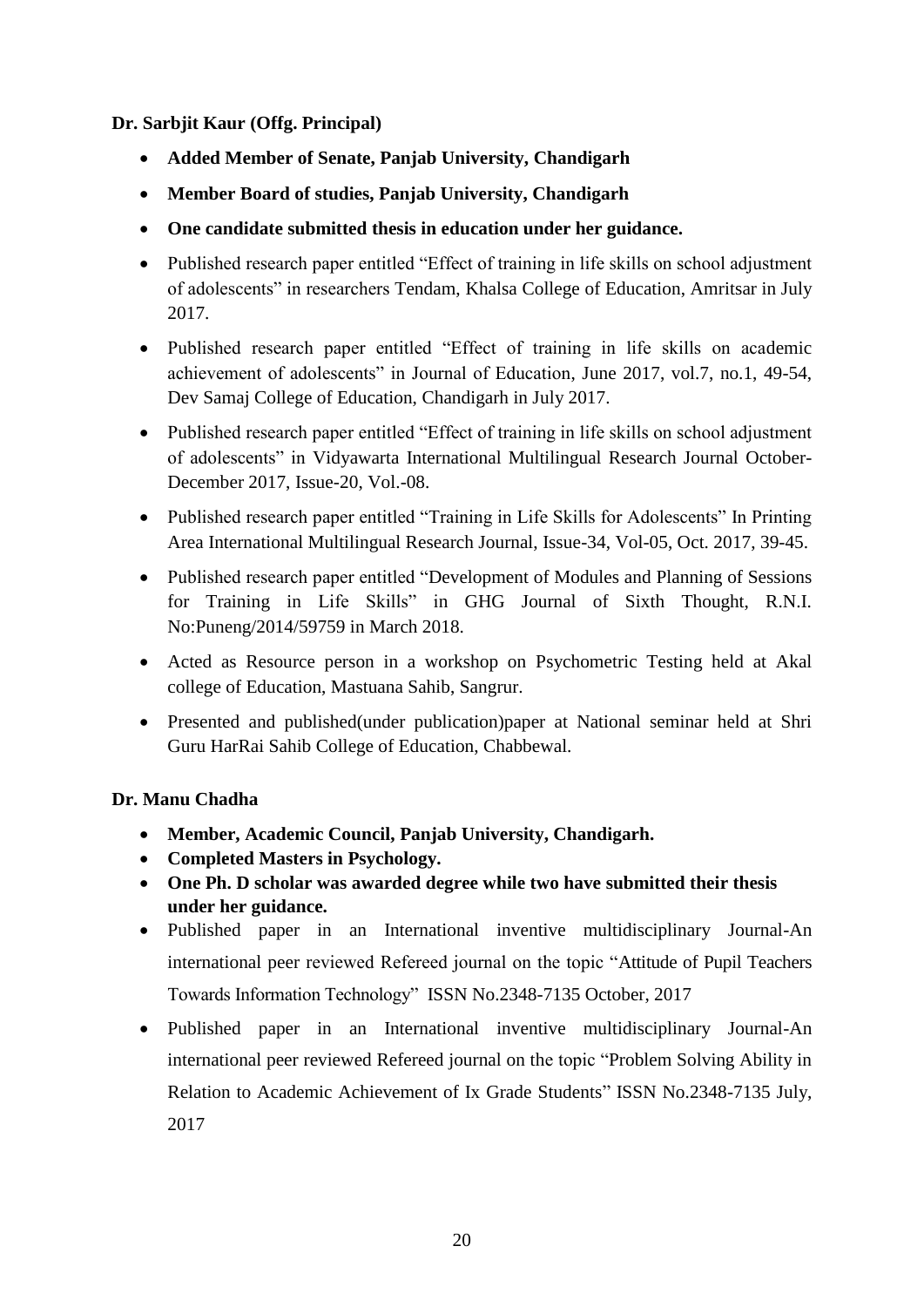- Published paper in an International inventive multidisciplinary Journal-An international peer reviewed Refereed journal on the topic "Television as a Mode of Entertainment Among Students"(ISSN No.2348-7135) September, 2017
- Published paper in a Parview –A Quarterly research journal on the topic "Altruism" among Adolescents in Relation to Their Personality" (ISSN No. 2320-558X) July, 2017
- Published paper in GHG Journal of sixth thought–A Bi Annual research journal on the topic "Problem Solving Ability of Ix Grade Students in Relation to Their Achievement in School Subjects"(ISSN No 2348-9936), September, 2017.
- Published the paper titled, Preserving Immigrants Native Language and Cultural Identity in Multilingual and Multicultural Societies, in the book Emanating Currents in Teacher Education.(ISBN:978-93-86713-14-8)
- Published a paper titled ,Research Problems and implications in Teacher Education,in a book Role of Research in Quality Education(ISBN:978-93-83092-64-2)
- Presented paper in a national seminar on the topic "Education and development of life skills" in GTBKhalsa College of Education, Dasuya on February 16, 2018.
- Under publication in a research journal on the topic Role of information communication technologies in promoting education.
- Under publication in a research journal on the topic "Issues and challenges in the path of quality and excellence in teacher education".
- Rendered Career guidance as per directed by Punjab State Education and Career Guidance Bureau to the students of Govt. Sr. Secondary School, Raqba (11.01.2018),Govt. Sr. Secondary School, Rourka(22.01.2018), Govt. Sr. Secondary School, Hissowal (24.01. 2018),Govt. Sr. Secondary School, Dhatton January 11,22,24 and 30, 2018 respectively.

## **Prof. Rachhpal Singh**

- Acted as Judge in the category of Bhangra at Zonal level Youth Festival of Guru Nanak Dev University, Amritsarorganised by Youth Welfare Department of GNDU at GNDU Campus on October 10, 2017
- Acted as main Judge in the category of Bhangra at Inter -Zonal level Youth Festival of Guru Nanak Dev University organised by Youth Welfare Department of GNDU at GNDU Campus on October 31,2017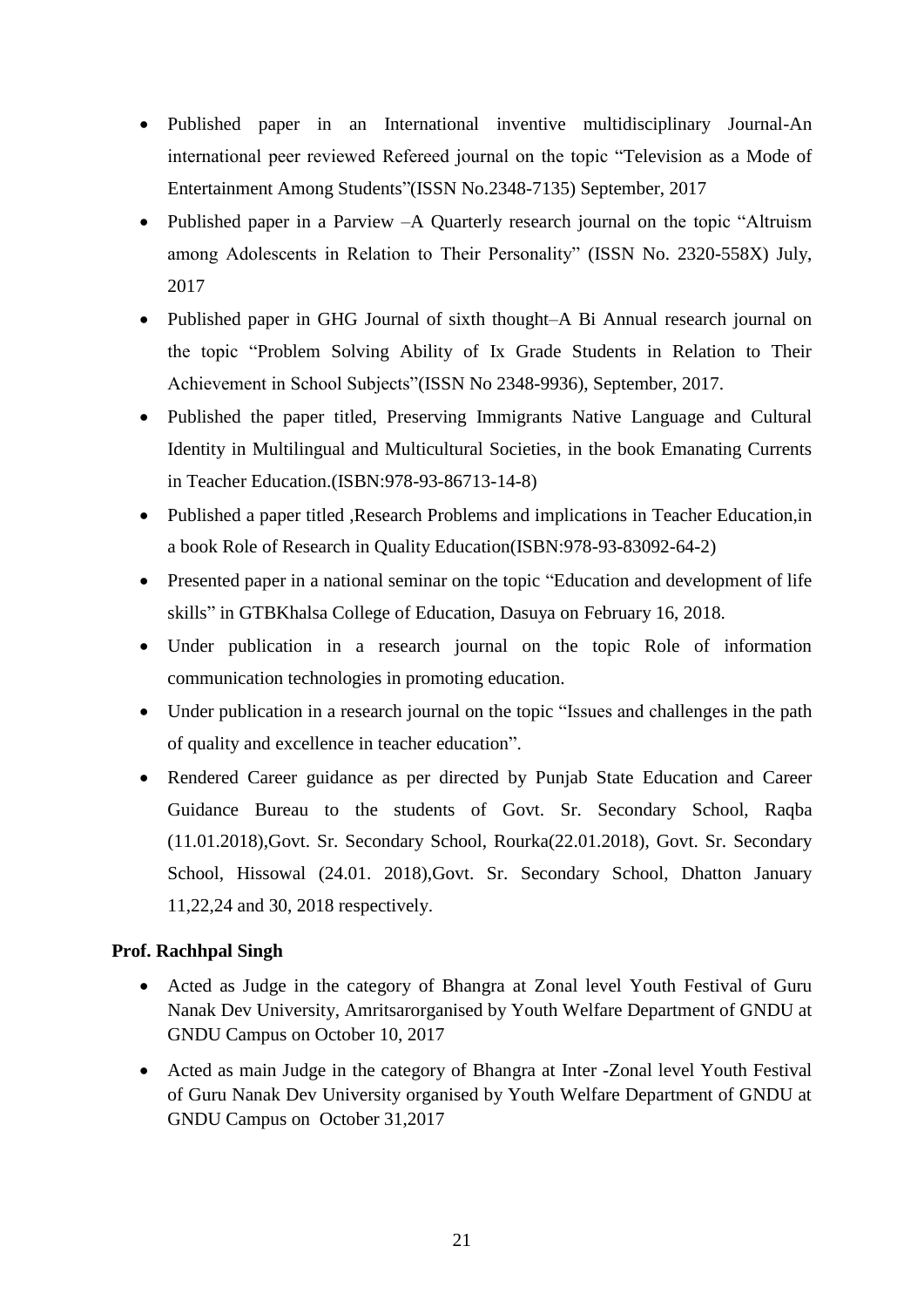- Published a paper "Effectiveness of cooperative learning on achievement in geography among ix class students" in Peer Reviewed (UGC Approved) International Associated Asia Research Foundation (AARF) research Journal October, 2017
- Published a research paper " Present Scenario of Research in India" in a book entitled, Emanating Currents in Teacher Education, published by Bookman Publishers - New Delhi ( ISBN: 978-93-86713-14-8).
- Research paper accepted for publication on the theme "Reforms in Teacher Education"for national conference on teacher Educationto be organized at DAN College of Education on April  $21<sup>st</sup>$ , 2018
- Acted as Flying Squad for PSTET conducted by Punjab Govt. on 25.02.2018 at Jagraon.
- Delivered an Extension Lecture on the theme "Role of Micro-teaching in class rooms" November11, 2017 at Guru Nanak Public School Seehan- Daud.
- Delivered extension lecture on Guidance and Counselling to students of Govt. Senior Secondary School Village Raqba, Ludhiana, in February 2018.

# **Prof. JasleenKaur**

- Elected as Member Board of Studies Panjab University, Chandigarh (2017-19)
- Acted as the Coordinator, NAAC peer team visit in the college Sept 25-26, 2017.
- Submitted Ph. D. Thesis in Education
- Invited as an expert for Radio talk by California Punjabi radio on the event of teachers' day September 5, 2017 on the topic of "Role of teacher in contemporary education system".
- Acted as a judge for Social Science Exhibition at KV No. 2, Air Force Station, HalwaraAugust, 2017.
- Published a paper titled "Construction and standardization of learning achievement test in social studies" in refereed UGC approved journal 'Printing Area'.
- Published a paper titled "Construction and standardization of learning achievement test in mathematics" in refereed UGC approved journal 'Printing Area'.
- Delivered an extension lecture on "Maintaining nutrition while cooking Mid-Day Meal" to Mid-Day Meal workers at Block Primary Officer, Sadhar on December 8, 2017
- Presented a paper in NCED International Conference held from February 21-23, 2018 on the topic "Facilitating Learning by accomplishing the Inclusive Learning Environment" organized by Dr. Shakuntala Mishra Rehabilitation University, Lucknow.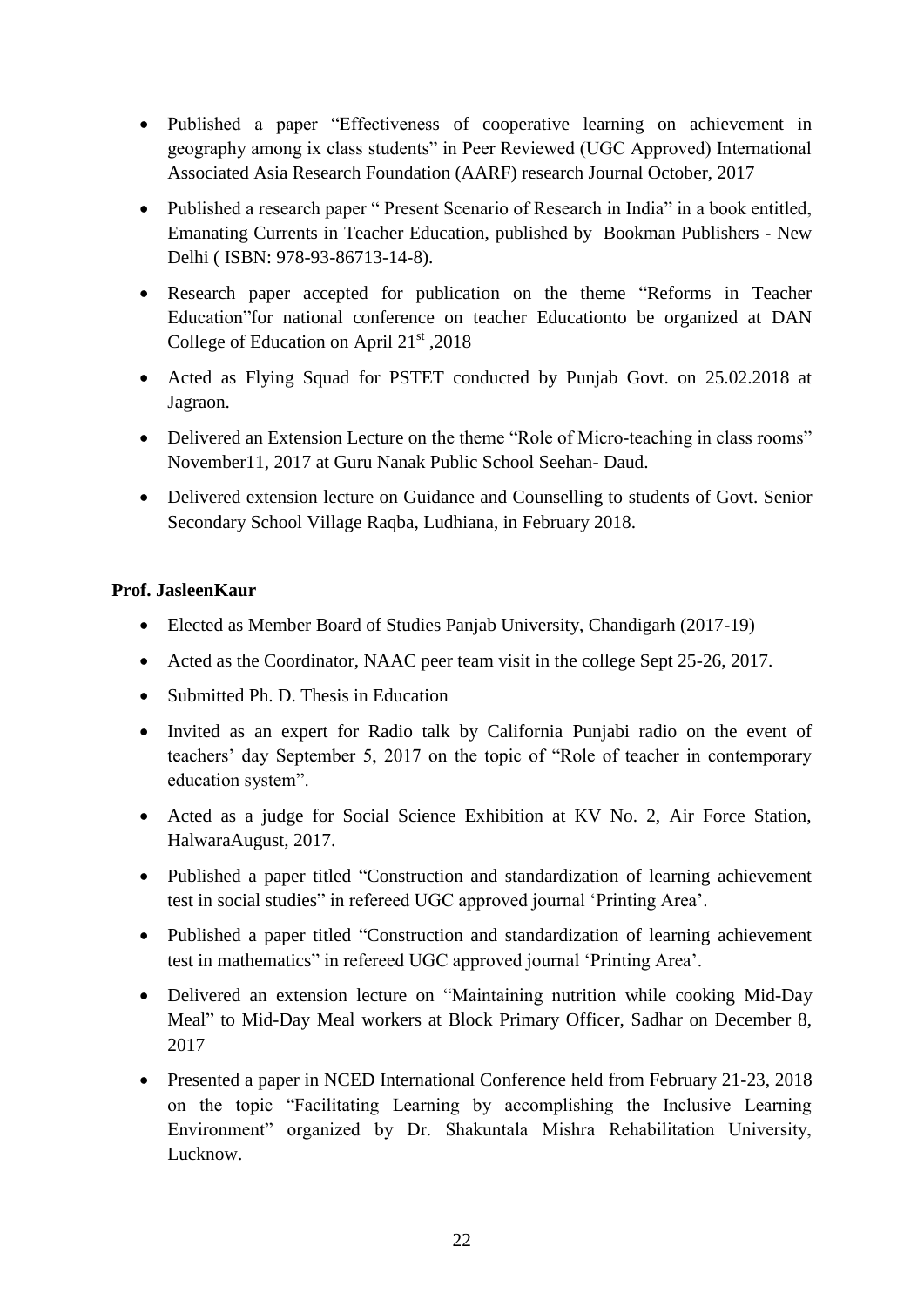- Presented a paper in National Seminar held on January 25, 2018 on the topic "Gender" Sensitisation: A precursor to development"organized by Khalsa College for Women, Ludhiana.
- Rendered Guidance services to students of Govt. High School, Chajewal on February 2, 2018

# **Dr. Pargat Singh Garcha**

- Elected as Member Academic Council of Panjab University Chandigarhfor the session (2018-2020)with maximum votes of teachers from PU affiliated colleges.
- Selected as Secretary, Council for Teacher Education (Pb. &Chd.)
- Completed M.A. Psychology from IGNOU with 71.23% marks in 2017
- Paper Published on "Awareness among teachers towards right to information act-2005 with special reference to their experience and stream" in UGC approved Journal Bhatter College Journal of Multidisciplinary Studies, Vol. VII, Number 2, 2017,
- Paper Published on Influence of gender on "Attitude of pupil teacher's toward teacher eligibility test" in UGC approved Journal of DevSamajCollege of Education Chandigarh.
- Paper Published on "Influence of gender and residence on attitude of pupil teacher's toward teacher eligibility test" in UGC approved Journal (Edutracks,Vol. 17, No. 4 December 2017)
- Paper Published on "Influence of residence on critical thinking of teacher trainees" in UGC approved Journal (VidyaVarta, Jan -2018, Issue 21. Vol-01 2319-9318)
- Paper Published on "Challenges before Teacher Education" in UGC approved Journal (VidyaVarta, Jan -2018, Issue 21. Vol-01 2319-9318)
- Paper Published on "Influence of place of residence on Attitude of Teacher Trainees towardSemester Systemin UGC approved Journal (Printing Area, International research Journal July 17 Issue 31, Vol-03, 2394-5303)
- Paper Published on "Low Quality Research in Teacher Education: Some Causes" in UGC approved Journal (VidyaVarta, July-Sept -2017, Issue 19. Vol-01 2319-9318
- Paper Published on "Perception of School Teachers about Transactional Practices of Social Studies" in UGC approved Journal (Printing Area, International research Journal July 17 Issue 31, Vol-03, 2394-5303)
- Paper Published on "UGC Journal List: Is it really a Quality Parameter in Research Publication?" in UGC approved Journal (VidyaVarta July-Sept -2017, Issue 19. Vol-02 2319-9318)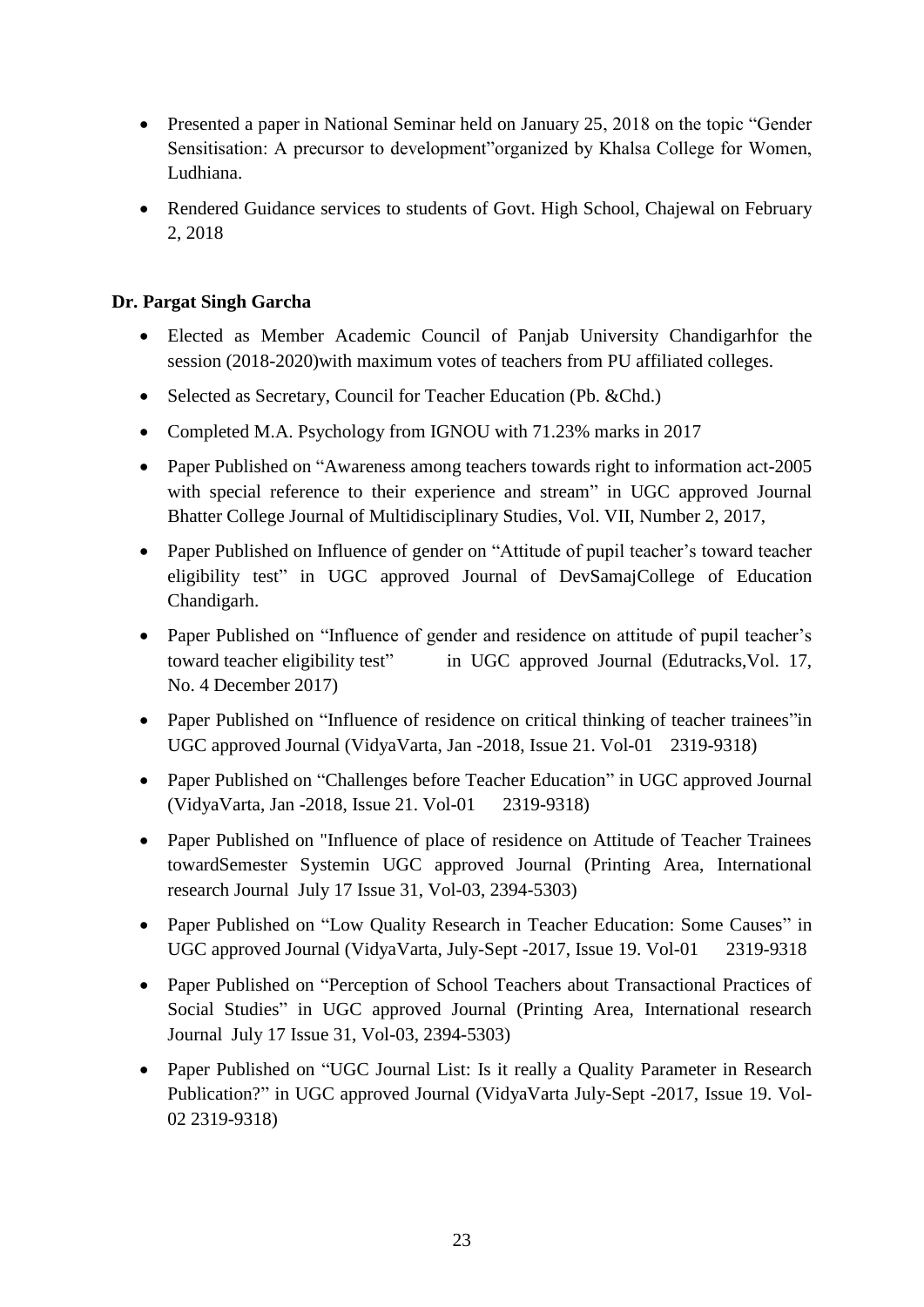- Paper Published on "Role of Gender on Attitude of Teacher Trainees toward SemesterSystem"in UGC approved Journal (International Journal of Education, Issue June 2017, Vol. 7, 2347-4343)
- Paper Published on "Suggestions regarding Internship of Teacher Trainees' in Schools of Punjab"in UGC approved Journal(VidyaVarta, Jan -2018, Issue 21. Vol-01, 2319-9318)
- Published anISBN book on "Knowledge Curriculum and understanding the disciplines"by National Publisher.
- Published a chapter on "Plagiarism: Ways and Means to avoid it" in an ISBN book by National Publisher.
- Published a chapter on "Happiness: Meaning, Status and Concerns in Indian Context"in an ISBN book by National Publisher.
- Published a chapter on"Indian Higher Education: Some Quality Concerns" in an ISBN book by a National Publisher.
- Acted as resource person in workshop onModel Based lesson planning on July 29,17 at DevSamaj College of Education, Ferozpur
- Delivered an extension lecture on Assessing Learning Gains through training Courses on October 7, 2017 at Maharaja Ranjit Singh Police Academy Philaur
- Delivered an extension lecture on Training Methodology on October 26, 2017 at Maharaja Ranjit Singh Police Academy Philaur
- Delivered an extension lecture on developing effective presentation Skills on October 27, 17at Maharaja Ranjit Singh Police Academy Philaur
- Delivered an extension lecture on Assessing Learning Gains through training Courses on December 07, 17 at Maharaja Ranjit Singh Police Academy Philaur
- Acted as resource person in international conference Recent Advancements in field of education on March 17, 2018 at Rayat College of Education, Ropar
- Presented paper on Peace Education: Role of Teacher Education Institutionsin an international conference onOlympism:Global Innovation forum for humanity & Sustainable Development from Ancient Olympia to India, Tokyo 2020& Beyond at DevSamaj college of Education, Chd. on February 17, 18
- Presented paper on Tribulations related to Teaching of Language across the Curriculum: Status of Teacher Education Colleges of Punjab in a National conference on language development at Teaching Learning Centre, Delhi from March14-16, 2018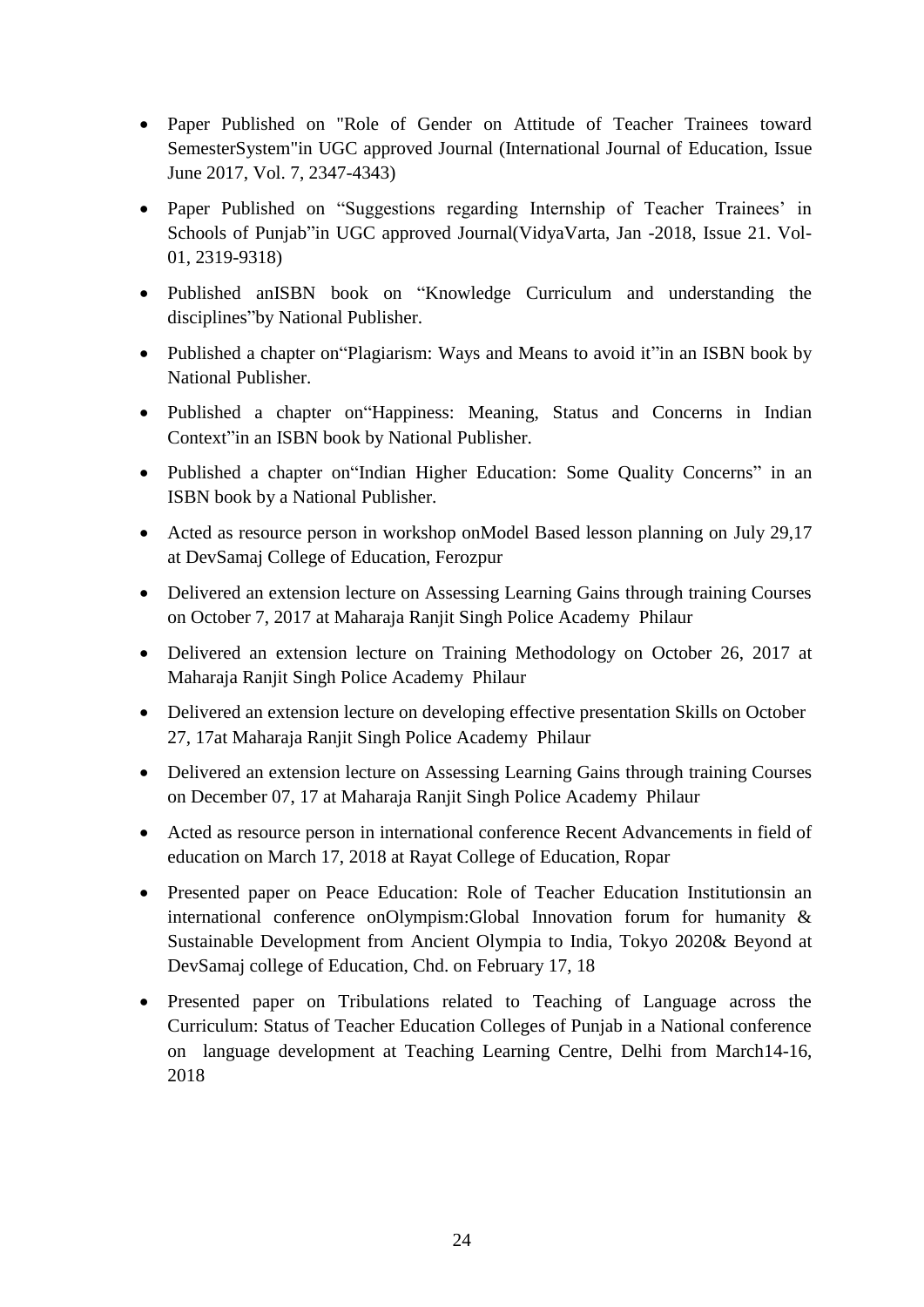# **Prof. JasvirKaur**

- Awarded Ph.D Degree in Education
- Published a paper on "Construction and Standardization of Achievement Test in Civics of Tenth class" in Journal of advanced studies in education and management bearing ISSN No. 2350-0492.
- Published a paper on "Rubrics- An Assessment Performance Tool" in book 'Emanating Currents in Teacher Education' bearing ISBN No (978-93-86713-14-8) published by S.D.S. College of Education for Women, Lopon, Moga.
- Published a paper on "Self Awareness An Imminent need for happiness" in book 'Gross National Happiness – A measure of quality of life' bearing ISBN No (ISBN No. 978-93-85450-04-4) published by G.H.G Khalsa College of Education, GurusarSadhar.
- Published a paper on "Research Problems and Implications in teacher education" in book 'Role of research in quality education' bearing ISBN No (ISBN No. 978-93- 83092-64-2) published by G.H.G Khalsa College of Education, GurusarSadhar.
- Paper was accepted for publication on "Changing Role of Teachers in  $21<sup>st</sup>$  Century" in book bearing ISBN no. published by D.A.N. College of Education for Women, Nawanshahar.
- Delivered a Lecture on "Effective Teaching" at G.H.G. Academy, Khandoor on June 9, 2017.

# **Dr. RamandeepKaurSidhu**

- Published paper in an International inventive multidisciplinary Journal-An international peer reviewed Refereed journal on the topic "Attitude of Pupil Teachers Towards Information Technology" ISSN No.2348-7135 Oct 2017
- Published paper in an International inventive multidisciplinary Journal-An international peer reviewed Refereed journal on the topic "Problem Solving Ability in Relation to Academic Achievement of Ix Grade Students" ISSN No.2348-7135 July 2017
- Published paper in an International inventive multidisciplinary Journal-An international peer reviewed Refereed journal on the topic "Television as a Mode of Entertainment Among Students" ISSN No.2348-7135 Sept 2017
- Published paper in a Parview –A Quarterly research journal on the topic "Academic Achievement of School Students in Relation to Their Study Habits" ISSN No. 2320- 558X ,July 2017.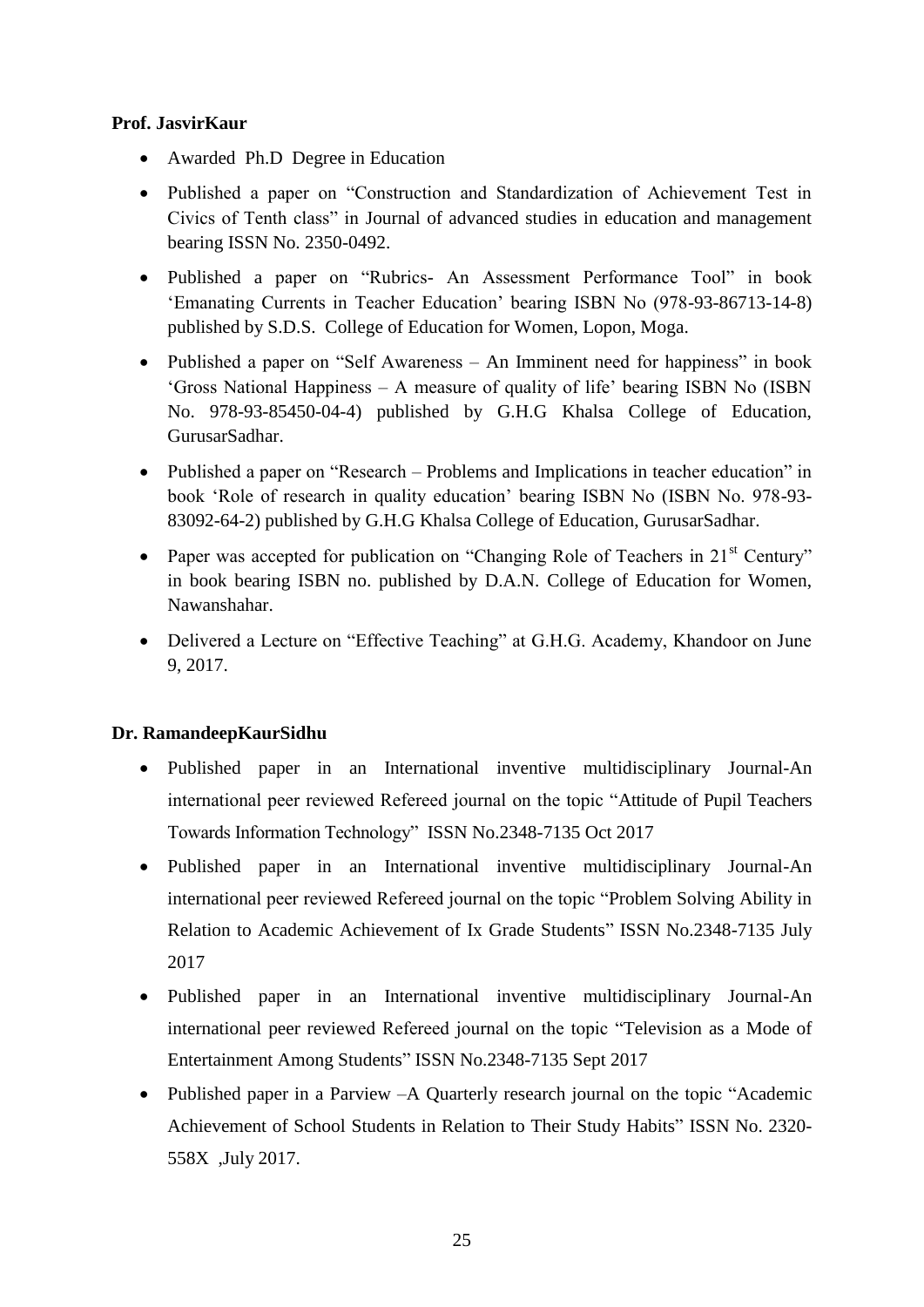- Published paper in GHG Journal of sixth thought–A Bi Annual research journal on the topic "Problem Solving Ability of Ix Grade Students in Relation to Their Achievement in School Subjects" ISSN No 2348-9936, Sept 2017.
- Presented paper in a national seminar on the topic Education and woman empowerment in

GTB Khalsa College of Education, Dasuya on February 16, 2018.

- Published paper in a form of book proceeding on the topic Collaboration of academia and industry –Need of quality Education (ISBN: **978-93-85449-14-7)**
- Published the paper titled, Peace education in India through relationship between academia and politics, in the book Emanating Currents in Teacher Education, (ISBN:978-93-86713-14-8)
- Under publication in a research journal on the topic Role of information communication technologies in promoting education.
- Under publication in a research journal on the topic Issues & Challenges in The Path Of Quality And Excellence In Teacher Education.

# **Dr. JasbirKaur**

- Presented a paper at Partap IPDA International Conference held from 27-29 oct. 2017 on the theme 'Role of coaching and mentorship in professional development of teachers'.
- Presented a paper at International Seminar on 'Quality Research in Teacher Education' held at Partap College of Education on  $26<sup>th</sup>$  March, 2017 on the theme 'Issues and Challenges in Educational Research'.
- Published a paper entitled 'Educational Research- A Challenging field' in ParviewVol 10(1), July, 2017 with ISSN 2320- 558X.
- Published a book for Semester I (M.Ed) students on the subject 'Learner and Learning Process' by Twenty First Century Publications house Patiala with ISBN 978-93-86713-17-9.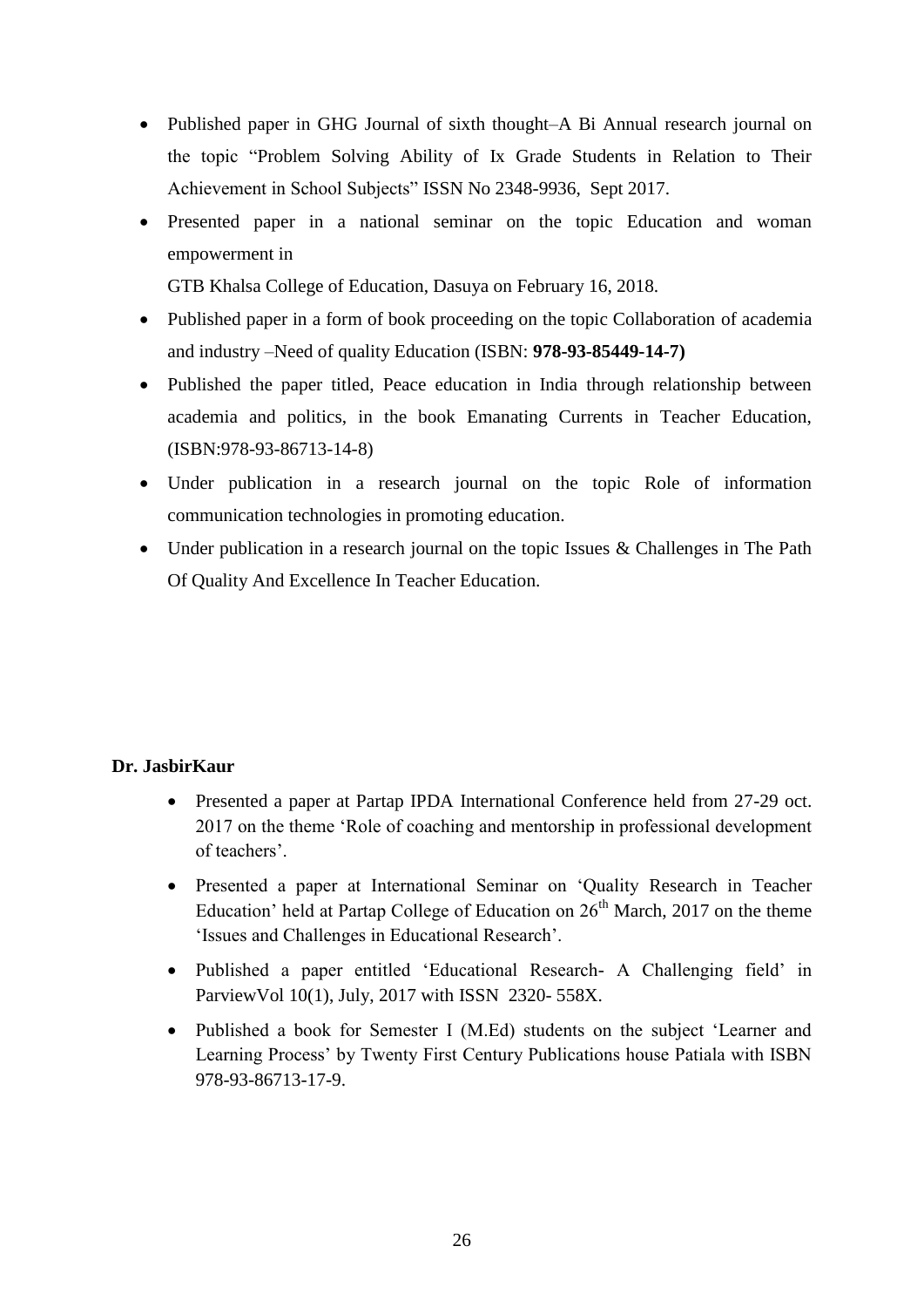# **Dr. Jagjit Singh**

- Presented a paper in international Punjabi conference on the topic easy rosald ਯੱਗਵਿੱਚਪੰਜਵੀਜੋਮਾਤ ਦੇ ਵਿਦਿਆਰਥੀਆਂਦਾਪੰਜਾਬੀਭਾ $\mathbf{\hat{o}}$ ਾਦੇ ਲਿਖਣਕੌ $\mathbf{\hat{o}}$ ਲਵਿੱਚ $\mathbf{\ddot{o}}$ ਲਤੀਆਂਦਾਵਿ $\mathbf{\hat{o}}$  ਲੇ $\mathbf{\hat{o}}$  ਣ $\text{or} \text{aanized}$  by KhalsaCollege Patiala on 21/02/2018.
- Performed the duty of judgment in talent hunt of Jasdev Singh Sandhu College of Education, Kauli, Patiala on 29/09/2017
- Delivered an extension lecture on Legal Literacy and Legal Awareness at Jasdev Singh Sandhu College of Education, Kauli, Patiala on 29/09/2017
- Delivered an extension lecture on Teacher's Day at Sampuran Public School (Azimabad) Malerkotla on 05/09/2017

# **Prof. Mini Sharma**

- Published a paper titled Attitude of Secondary School Teachers towards Formative assessment of Continuous and Comprehensive Scheme of Evaluation in Researcher's Tandem, ISSN 2230-8806,Vol III, No. 25, January-March, 2017
- Published a paper titled Attitude of Secondary School Teachers towards Work Education assessment of Continuous and Comprehensive Scheme of Evaluation in Printing Area, ISSN 2394-5303,Issue 35, Vol5, November, 2017
- Edited a book' Role of Research in Quality Education' with ISBN No. 978-93-83092- 64-2
- Submitted Ph.D. Thesis in Education, Dept of Education, Panjab University, Chandigarh

# **Prof. RupinderjitKaur**

- Published paper on Preservation of Heritage Language in the book titled Emanating Currents in Teacher Education ( 2017 )
- Presented paper at Khalsa College for women Civil Lines Ludhiana on January 25, 2018 on the topic Women's Role in National Economy and Sustainable Livelihood. (Under Publication)
- Presented paper at Shri Guru HarRai Sahib College for Women Chabbewal, Hoshiarpur on March 10, 2018 on Respect towards other Religions. (Under Publication)
- Performed duty of Superintendent at G.H.G.Khalsa College of Education GurusarSudhar (February, 2018)
- Acted as judge for Poetical recitation Competition held G.H.G Harparkash college of Education for Women, SidhwanKhurd on Oct 31, 2017.
- Passed Entrance Examination for Ph.D. (June 2017)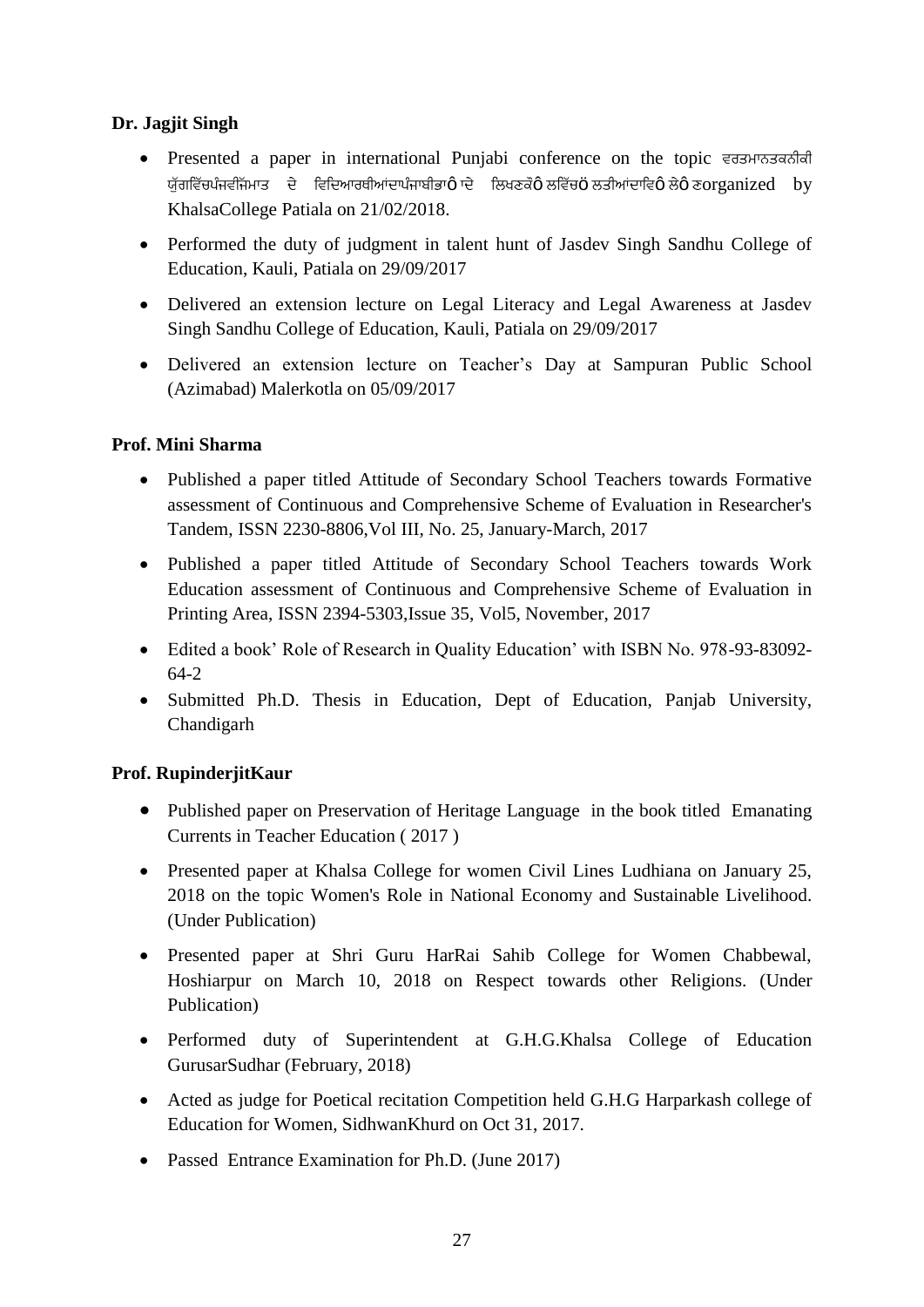# **Prof. SukhjitpalKaur**

- Paper Published in book' Role of Research in Quality Education' on the topic 'Role of Research in Quality Education' with ISBN No. 978-93-83092-64-2
- Member of PCCTU and 'Council for Teacher Education'
- Judgement of skit competition in Hindi held at KendriyaVidyalya No-2, Air Force Station, Halwara, Ludhiana
- Edited a book' Role of Research in Quality Education' with ISBN No. 978-93-83092- 64-2

# **Prof. SatveerKaur**

- Published research paper entitled "Effect of training in life skills on school adjustment of adolescents" in researchers Tendam, Khalsa College of Education, Amritsar in July 2017.
- Published research paper entitled "Effect of training in life skills on academic achievement of adolescents" in Journal of Education, June 2017, vol.7, no.1, 49-54, DevSamaj College of Education, Chandigarh in July 2017.
- Published research paper entitled "Effect of training in life skills on school adjustment of adolescents" in Vidyawarta International Multilingual Research Journal Oct. to Dec. 2017, Issue-20, Vol-08.
- Published research paper entitled "Training in Life Skills for Adolescents" In Printing Area International Multilingual Research Journal, Issue-34, Vol-05, Oct. 2017, 39-45.
- Published research paper entitled "Development of Modules and Planning of Sessions for Training in Life Skills" in GHG Journal of Sixth Thought, R.N.I. No:Puneng/2014/59759 In March 2018.
- Submitted Ph.D. Thesis in Education

# **Prof. Gurmeet Singh**

- Performed the judgment duty in Skit Competition at KV-2 Halwara on August 2017
- Performed the judgment duty in Zonal Youth Festival at ITI Ludhiana on 04/04/ 2018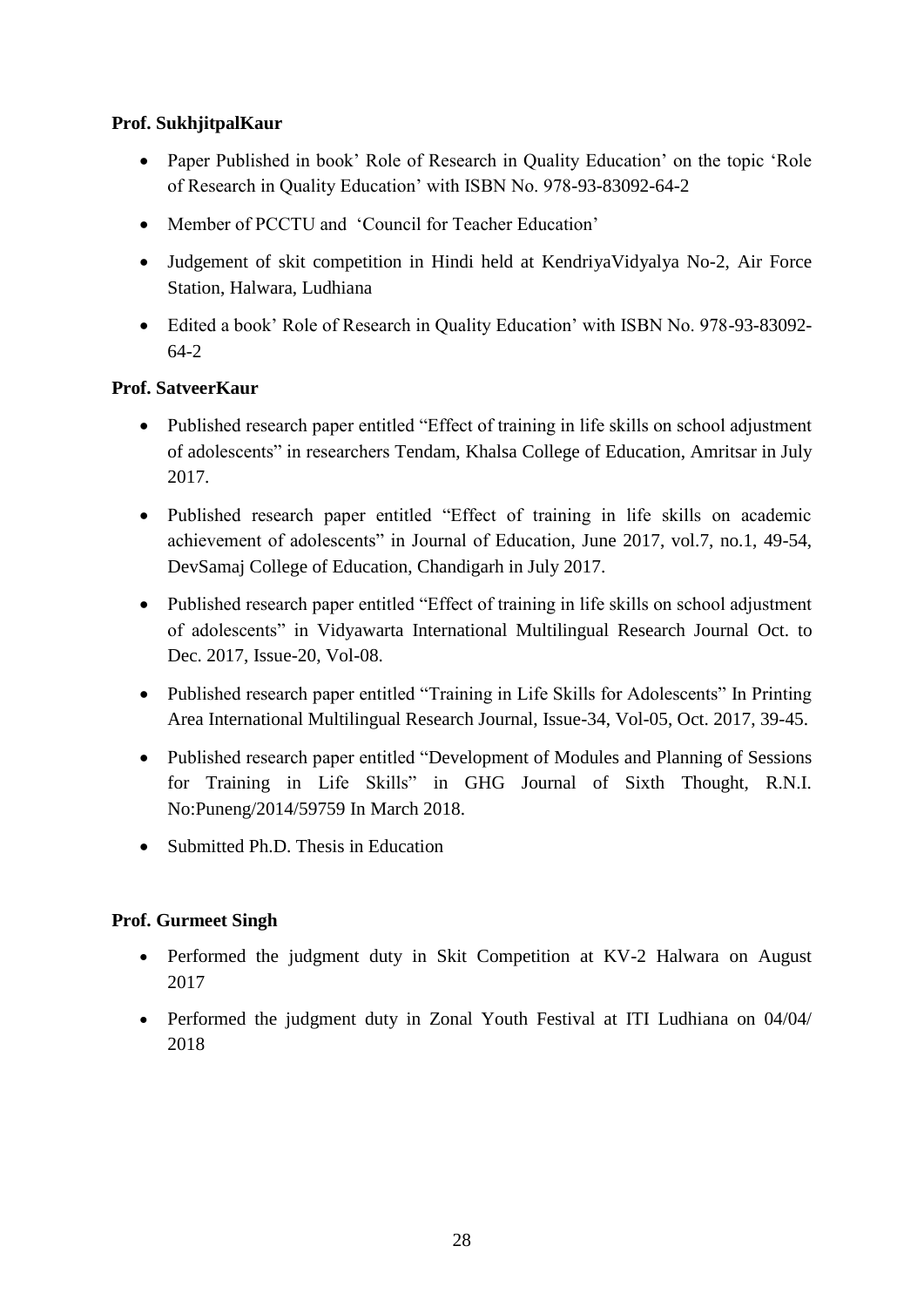#### **FACILITIES BEING PROVIDED IN THE COLLEGE**

The college has always tried to update its infrastructure and provide all of the latest facilities to the staff and the students.New additions are made regularly to the **college laboratories.**

#### **At present the college has:**

A well-furnished and equipped **computer lab** with **53 computers**.**Whole campus** of the college has **wi fi** facility, in addition the college has **4 broad band connections, Laptops, smart board, visualiser. The E.T. lab has 9 LCD projectors, 12 overhead projectors, 5 LCD television**s in addition to other equipment. Academia's SeroSoft ERP software has been initiated for college automation

**Psychology and Guidance Laboratory** has nearly 100 Psychological tests in addition to these laboratories the college also has **a fully functional IQAC Cell, Method Laboratory, Smart Classroom with Learning Gallery, Mathematics Laboratory, Sports room with Gymnasium and Research Cell. Separate hostels have been provided for boys and girls** with all amenities like coolers, geysers, LCD TV and computer with Internet facility are provided by the college authorities. Interlocking of the tiles was done in the campus .Extension of the parking area was done.

Numerous books are added to the **college library** stock every year, this year too the college Library Committee purchased books and journals worth Rs 1,41,289. At present the **college library** has

- 26,417 Books with Titles-9970 (including text books) with computerized catalogue
- 28 Educational Journals (National 21, international 01 NCERT 06)
- 28 Prescribed Magazines
- 25-Encyclopedia
- 477 Dissertations
- 1094 Back Volumes
- 11 daily newspapers in English, Hindi, Punjabi are available
- 65 e-books on various subjects/topics.
- Two international on-line e-journals besides membership of British Library.
- Book Bank facility (free books issued to students for the whole session)
- Koha software is used in the library